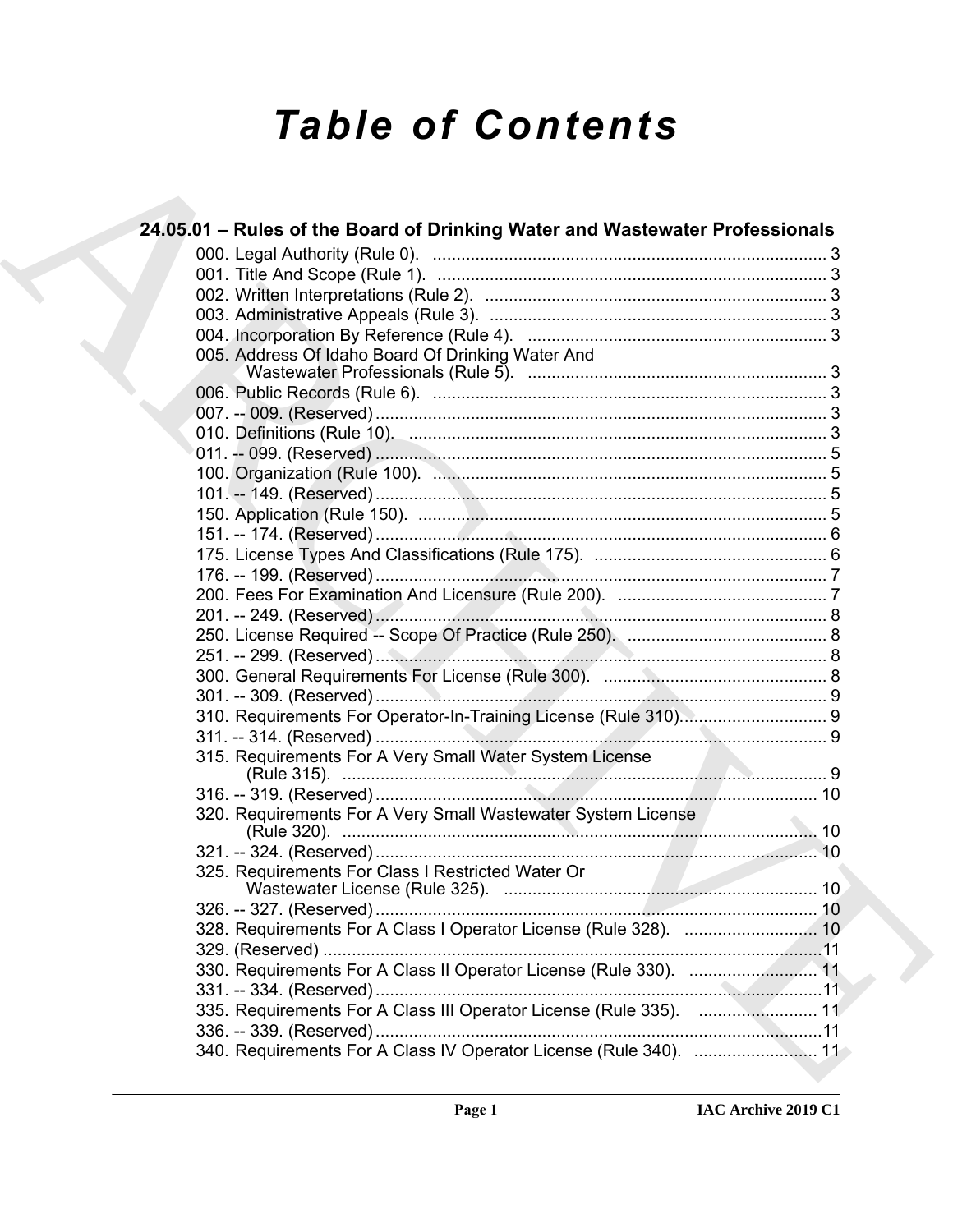# Table of Contents (cont'd)

| 345. Requirements For A Lagoon Operator License (Rule 345).  11 |  |
|-----------------------------------------------------------------|--|
|                                                                 |  |
| 350. Requirements For A Wastewater Land Application License     |  |
|                                                                 |  |
|                                                                 |  |
| 355. Requirements For A Backflow Assembly Tester License        |  |
|                                                                 |  |
| 360. Requirements For Wastewater Laboratory Analyst License     |  |
|                                                                 |  |
|                                                                 |  |
|                                                                 |  |
|                                                                 |  |
|                                                                 |  |
|                                                                 |  |
|                                                                 |  |
|                                                                 |  |
|                                                                 |  |
|                                                                 |  |
|                                                                 |  |
|                                                                 |  |
| 650. Backflow Assembly Tester Code Of Ethics And                |  |
|                                                                 |  |
|                                                                 |  |
|                                                                 |  |
|                                                                 |  |
|                                                                 |  |
|                                                                 |  |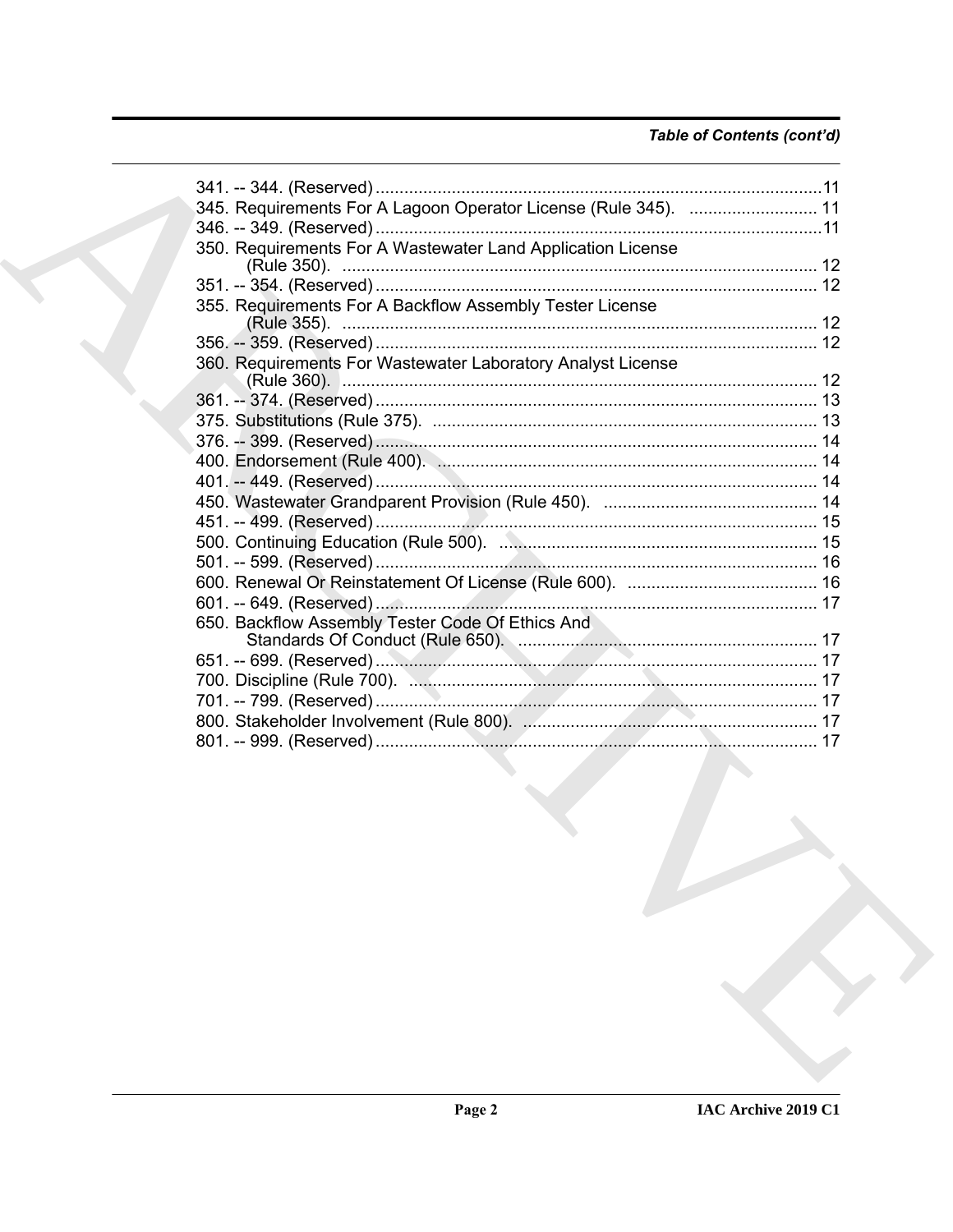#### **IDAPA 24 TITLE 05 CHAPTER 01**

# <span id="page-2-0"></span>**24.05.01 – RULES OF THE BOARD OF DRINKING WATER AND WASTEWATER PROFESSIONALS**

#### <span id="page-2-19"></span><span id="page-2-1"></span>**000. LEGAL AUTHORITY (RULE 0).**

These rules are hereby prescribed and established pursuant to the authority vested in the Board of Drinking Water and Wastewater Professionals by the provisions of Section 54-2406, Idaho Code. (3-24-05)

#### <span id="page-2-21"></span><span id="page-2-2"></span>**001. TITLE AND SCOPE (RULE 1).**

These rules shall be cited as IDAPA 24.05.01, "Rules of the Board of Drinking Water and Wastewater Professionals."  $(3-24-05)$ 

# <span id="page-2-22"></span><span id="page-2-3"></span>**002. WRITTEN INTERPRETATIONS (RULE 2).**

The board may have written statements that pertain to the interpretation of the rules of this chapter. Such interpretations, if any, are available for public inspection and copying at cost in the main office of the Bureau of Occupational Licenses. (3-24-05)

#### <span id="page-2-11"></span><span id="page-2-4"></span>**003. ADMINISTRATIVE APPEALS (RULE 3).**

Administrative appeals shall be governed by the Administrative Procedure Act, Title 67, Chapter 52, Idaho Code.  $(3-24-05)$ 

#### <span id="page-2-18"></span><span id="page-2-5"></span>**004. INCORPORATION BY REFERENCE (RULE 4).**

These rules do not incorporate by reference any document other than those sections of Idaho Code so referenced.  $(3-24-05)$ 

#### <span id="page-2-10"></span><span id="page-2-6"></span>**005. ADDRESS OF IDAHO BOARD OF DRINKING WATER AND WASTEWATER PROFESSIONALS (RULE 5).**

**CHAPTER OF**<br>
24.05.01 – RULES OF THE BOARD OF DRINKING WATER AND WASTEWATER PROFESSIONALS<br>
1991. LEGAL ALTHORITY (RULE)<br>
1992.<br>
1993. THE ANS SCOPE (RULE)<br>
1993. THE ANS SCOPE (RULE).<br>
1993. THE ANS SCOPE (RULE).<br>
1993. The office of the Board of Drinking Water and Wastewater Professionals is located within the Bureau of Occupational Licenses, 700 W. State Street, Boise, Idaho 83702. The Bureau is open between the hours of 8:00 a.m. and 5:00 p.m. each day except Saturdays, Sundays and holidays. The phone number of the Board is (208) 334-3233. The Board's fax number is (208) 334-3945. The Board's e-mail address is  $wwp@ibol.idaho.gov$ . The Board's official website is http://www.ibol.idaho.gov. (3-29-10) http://www.ibol.idaho.gov.

#### <span id="page-2-20"></span><span id="page-2-7"></span>**006. PUBLIC RECORDS (RULE 6).**

The records associated with the Idaho Board of Drinking Water and Wastewater Professionals are subject to the provisions of the Idaho Public Records Act, Title 74, Chapter 1, Idaho Code. (3-24-05) provisions of the Idaho Public Records Act, Title 74, Chapter 1, Idaho Code.

#### <span id="page-2-8"></span>**007. -- 009. (RESERVED)**

#### <span id="page-2-9"></span>**010. DEFINITIONS (RULE 10).**

<span id="page-2-13"></span><span id="page-2-12"></span>**01. Board**. The Idaho Board of Drinking Water and Wastewater Professionals. (3-24-05)

<span id="page-2-15"></span><span id="page-2-14"></span>**02. Bureau**. The Idaho Bureau of Occupational Licenses. (3-24-05)

**03. Class I Restricted License**. Class I restricted license means a water or wastewater license associated with a specific class I system. A restricted license is available for water distribution or treatment or for wastewater collection or treatment. A restricted license is not transferable and does not qualify for endorsement.

 $(3-29-10)$ 

<span id="page-2-17"></span><span id="page-2-16"></span>**04. DEQ**. The Idaho Department of Environmental Quality. (3-24-05)

**Direct Supervision**. Supervision in a way that will ensure the proper operation and maintenance of the public drinking water or public wastewater system. Supervision shall include, but not be limited to, providing written, hands-on, or oral instruction as well as verification that the instructions are being completed. The supervisor has an active on-site or on-call presence at the specific facility. (3-21-12) has an active on-site or on-call presence at the specific facility.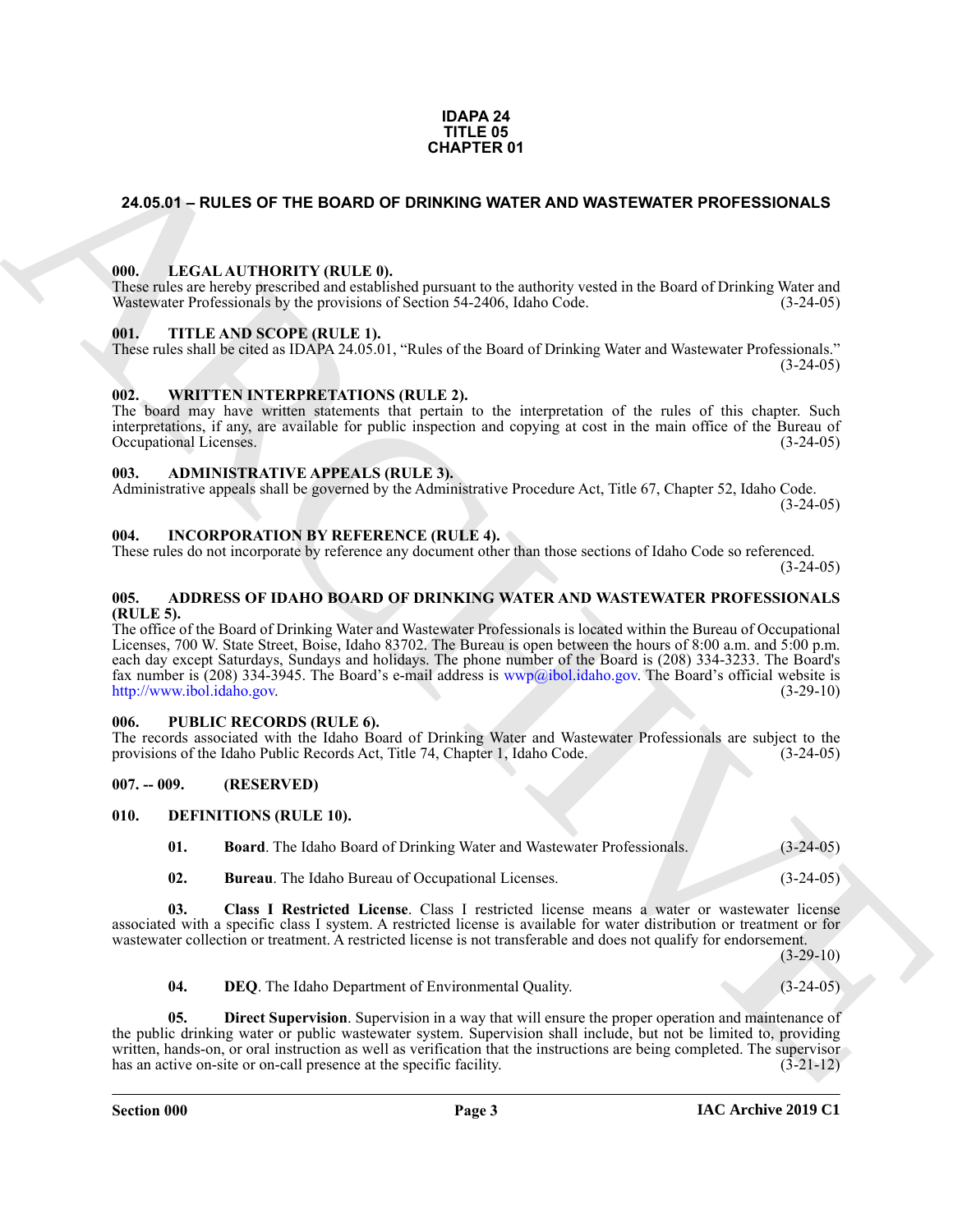**06. Endorsement**. Endorsement (often referred to as "reciprocity") is that process by which a person licensed in another jurisdiction may apply for a license in Idaho. (3-24-05)

<span id="page-3-3"></span><span id="page-3-2"></span><span id="page-3-1"></span><span id="page-3-0"></span>**07. EPA**. The United States Environmental Protection Agency. (3-24-05)

**08. Experience**. One (1) year of experience is based upon a minimum of one thousand six hundred hours (1,600) worked. (4-11-19)

**09. On-Site Operating Experience**. On-site operating experience means experience obtained while physically present at the location of the system. (3-21-12)

<span id="page-3-4"></span>**10. Operating Personnel**. Operating personnel means any person who is employed, retained, or appointed to conduct the tasks associated with the day-to-day operation and maintenance of a public drinking water system or a public wastewater system. Operating personnel shall include every person making system control or system integrity decisions about water quantity or water quality that may affect public health. (3-24-05)

<span id="page-3-6"></span><span id="page-3-5"></span>**11. Person**. A human being, municipality, or other governmental or political subdivision or other public agency, or public or private corporation, any partnership, firm, association, or other organization, any receiver, trustee, assignee, agent or other legal representative of the foregoing or other legal entity. (3-24-05)

Bureau of Occupational Licensins<br>
United by European Color and the Control of Control of the Color and the Color and the Color and the Color and the Color and the Color and the Color and the Color and the Color and the Co **12. Public Drinking Water System or Public Water System**. Public drinking water system or public water system means a system for the provision to the public of water for human consumption through pipes or other constructed conveyances, if such system has at least fifteen (15) service connections or regularly serves an average of at least twenty-five (25) individuals daily at least sixty (60) days of the year. Such term includes any collection, treatment, storage, and distribution facilities under control of the operator of such system, and used primarily in connection with such system, and any collection or pretreatment storage facilities not under such control which are used primarily in connection with such system. Every community and nontransient noncommunity water system, and each transient water system using a surface water source or ground water source directly influenced by surface water, shall be operated by a certified drinking water operator. (3-24-05)

<span id="page-3-7"></span>**13. Public Wastewater System or Wastewater System**. Public wastewater system or wastewater system means those systems, including collection systems and treatment systems, that are owned by a city, county, state or federal unit of government, a nonprofit corporation, district, association, political subdivision or other public entity, or that generate or collect two thousand five hundred (2,500) or more gallons a day; or that have been constructed in whole or in part with public funds. This does not include any wastewater treatment system operated and maintained exclusively by a single family residence or any wastewater system consisting solely of a gravity flow, nonmechanical septic tank and subsurface treatment and distribution system, or industrial wastewater systems under private ownership. (3-24-05)

<span id="page-3-8"></span>**14. Responsible Charge (RC)**. Responsible charge means active, daily on-site or on-call responsibility for the performance of operations or active, on-going, on-site and on-call direction of employees and assistants at a public drinking water system or public wastewater system. (3-21-12) public drinking water system or public wastewater system.

**15. Responsible Charge Operator**. An operator of a public drinking water system or wastewater system, designated by the system owner, who holds a valid license at a class equal to or greater than the drinking water system or wastewater classification, who is in responsible charge of the public drinking water system or the wastewater system. (3-21-12)

<span id="page-3-11"></span><span id="page-3-10"></span><span id="page-3-9"></span>**16. State**. The State of Idaho. (3-24-05)

**17. Substitute or Back-Up Responsible Charge Operator**. An operator of a public drinking water or wastewater system who holds a valid license at a class equal to or greater than the drinking water or wastewater system classification, designated by the system owner to replace and to perform the duties of the responsible charge operator when the responsible charge operator is not available or accessible. (3-21-12) operator when the responsible charge operator is not available or accessible.

<span id="page-3-12"></span>**18. Very Small Public Drinking Water System**. A community or non-transient non-community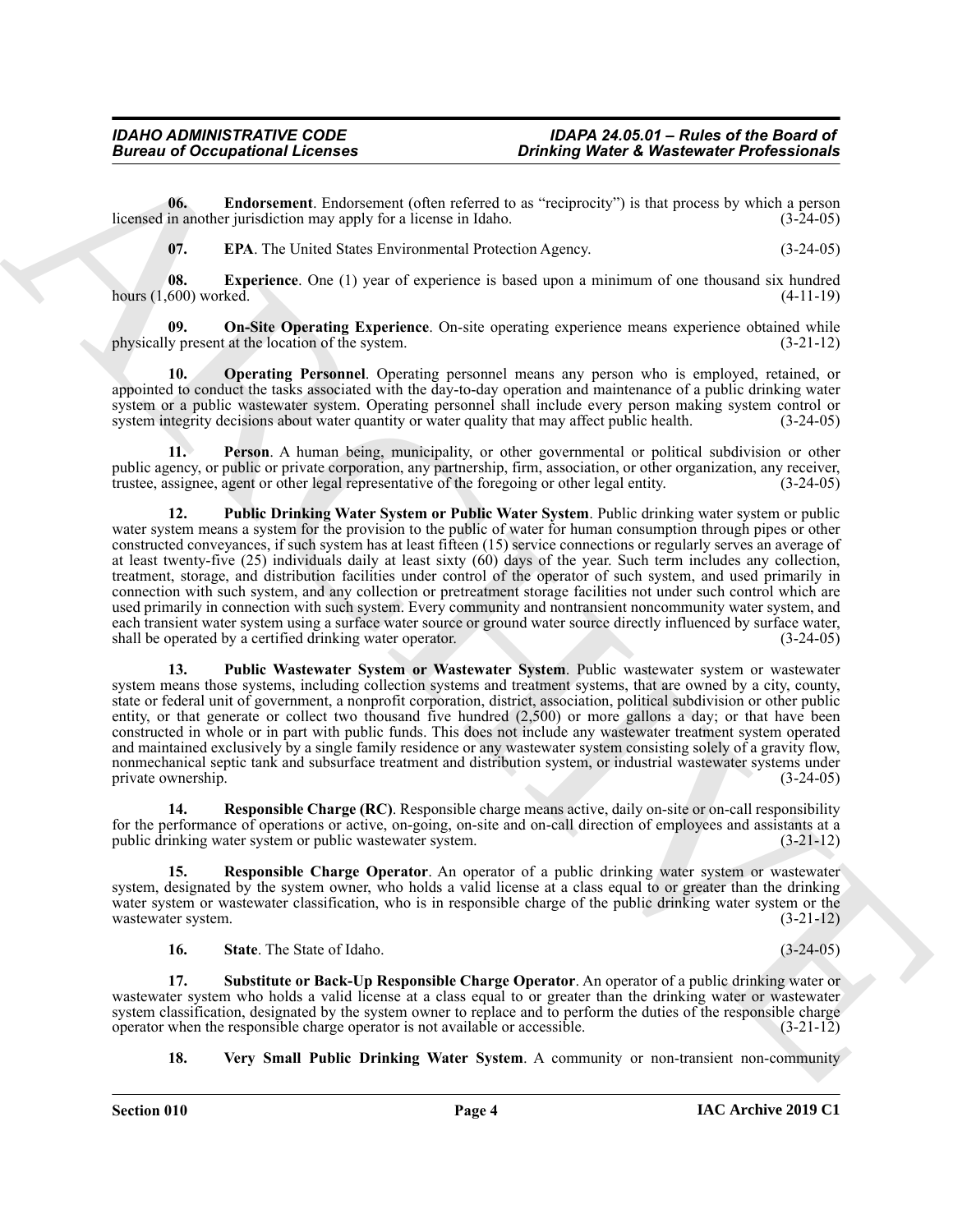public water system that serves five hundred (500) persons or less and has no treatment other than disinfection or has only treatment which does not require any chemical treatment, process adjustment, backwashing or media regeneration by an operator (e.g. calcium carbonate filters, granular activated carbon filters, cartridge filters, ion exchangers). (3-21-12)

Brainward Cocasion Christian Control and 1990 properties. One this which is Warkers when the structure of the control and the structure of the structure of the structure of the structure of the structure of the structure **19. Very Small Wastewater System**. A public wastewater system that serves five hundred (500) connections or less and includes a collection system with a system size of six (6) points or less on the Department of Environmental Quality (DEQ) system classification rating form and is limited to only one (1) of the following wastewater treatment processes: (3-21-12)

<span id="page-4-6"></span>

| a. | Aerated lagoons:       | $(3-21-12)$ |
|----|------------------------|-------------|
| b. | Non-aerated lagoon(s); | $(3-21-12)$ |

**c.** Primary treatment; or (3-21-12)

<span id="page-4-8"></span><span id="page-4-7"></span>**d.** Primary treatment discharging to a large soil absorption system (LSAS).  $(3-21-12)$ 

# <span id="page-4-0"></span>**011. -- 099. (RESERVED)**

# <span id="page-4-1"></span>**100. ORGANIZATION (RULE 100).**

**01. Meetings**. The Board shall meet at least two (2) times annually at such times and places as designated by the Board or the Chairman of the Board. (3-24-05)

**a.** All meetings shall be held in accordance with the Idaho Open Meeting Law, Chapters 2340 – 2347, Title 67, Idaho Code. (3-24-05)

**b.** Special meetings may be called by the Chairman, upon written request of any three (3) members, and all members shall be notified in writing. (3-24-05)

**c.** A minimum of four Board members shall constitute a quorum and shall be required to be present in order to hold a meeting of the Board. A majority vote of the Board members present at a meeting shall be considered the action of the Board as a whole. The Chairman may vote only in the event of a tie vote. (3-24-05) the action of the Board as a whole. The Chairman may vote only in the event of a tie vote.

<span id="page-4-9"></span>**02. Organization of the Board**. At the first meeting of each fiscal year, the Board shall elect from its members a Chairman, who shall assume the duty of the office immediately upon such selection.  $(3-24-05)$ 

**a.** The Chairman shall when present, preside at all meetings, appoint with the consent of the Board, all committees, and shall otherwise perform all duties pertaining to the office of Chairman. The Chairman shall be an exofficio member of all committees. (3-24-05)

**b.** The Chief of the Bureau shall act as an agent of the Board and shall be the official keeper of all records of the Board. The Bureau shall provide such services as may be authorized by Chapter 26, Title 67, Idaho Code, and as defined under contract between the Bureau and the Board. (3-24-05)

# <span id="page-4-2"></span>**101. -- 149. (RESERVED)**

# <span id="page-4-4"></span><span id="page-4-3"></span>**150. APPLICATION (RULE 150).**

Each applicant for licensure shall submit a complete application together with the required fees. The applicant must provide or facilitate the provision of any supplemental third party documents that may be required. The Board shall not review an application until all required information is furnished and the required fees paid.  $(3-24-05)$ 

**01.** Licensure by Examination. An application shall be made on the uniform application form adopted pard and furnished to the applicant by the Bureau. All applications shall include:  $(3-24-05)$ by the Board and furnished to the applicant by the Bureau. All applications shall include:

<span id="page-4-5"></span>**a.** Documentation of having met the appropriate educational requirement;  $(3-24-05)$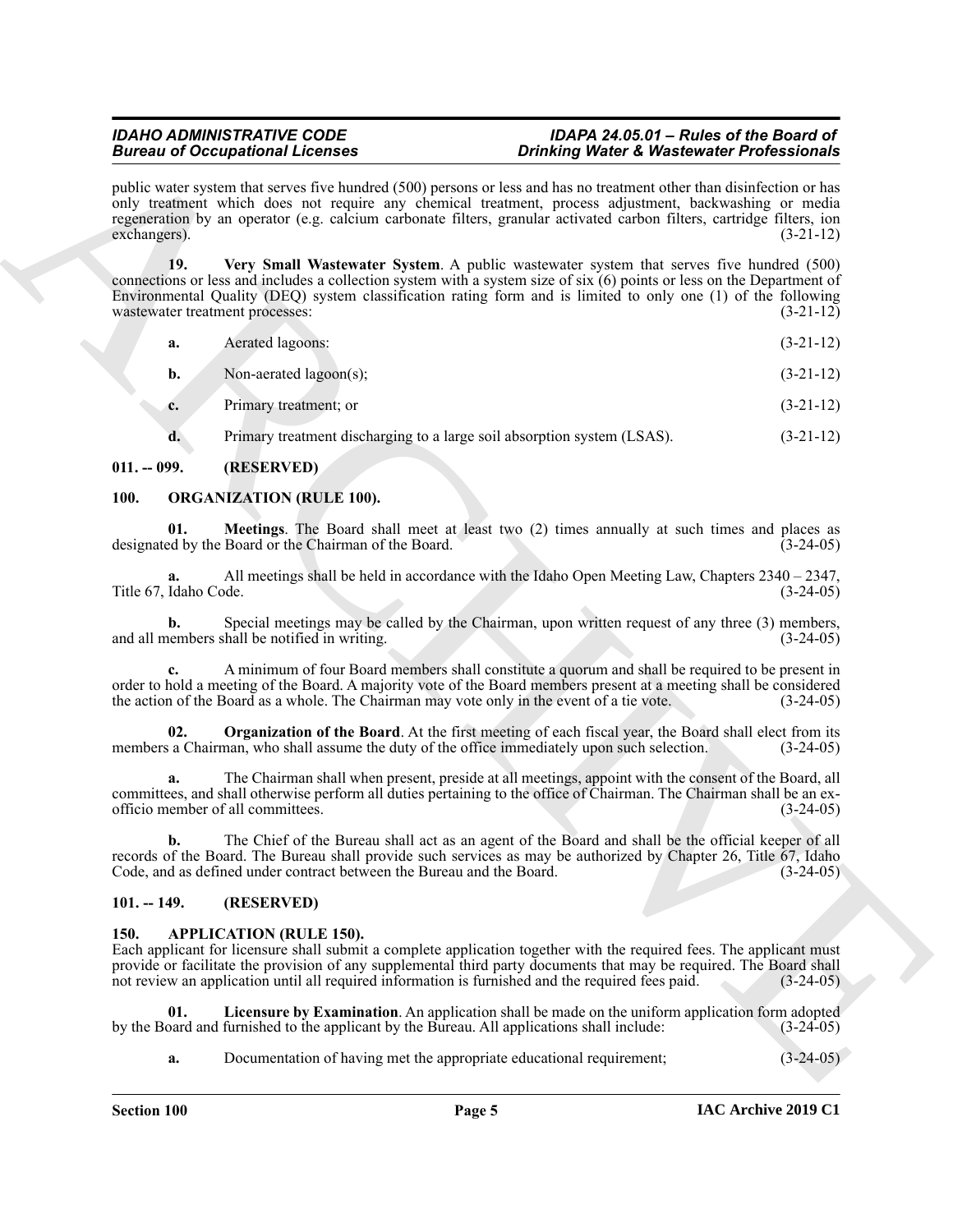#### <span id="page-5-4"></span><span id="page-5-3"></span><span id="page-5-2"></span><span id="page-5-0"></span>**151. -- 174. (RESERVED)**

# <span id="page-5-8"></span><span id="page-5-7"></span><span id="page-5-6"></span><span id="page-5-1"></span>**175. LICENSE TYPES AND CLASSIFICATIONS (RULE 175).**

<span id="page-5-5"></span>

|                           | <b>Bureau of Occupational Licenses</b>                                                                                                                                                                                                                                                                                                                                                                                                        | <b>Drinking Water &amp; Wastewater Professionals</b> |                            |
|---------------------------|-----------------------------------------------------------------------------------------------------------------------------------------------------------------------------------------------------------------------------------------------------------------------------------------------------------------------------------------------------------------------------------------------------------------------------------------------|------------------------------------------------------|----------------------------|
| $\mathbf{b}$ .            | Documentation of all actual applicable experience giving kind and type of work done, together with<br>dates of employment, and verification by affidavit of the most current applicable experience, signed by the person<br>under whose supervision the work was performed.                                                                                                                                                                   |                                                      | $(3-24-05)$                |
| 02.                       | Licensure by Endorsement. An application shall be made on the uniform application form<br>adopted by the Board and furnished to the applicant by the Bureau. All applications shall include:                                                                                                                                                                                                                                                  |                                                      | $(3-24-05)$                |
| a.                        | Official documentation of licensure sent to the Bureau directly from each regulatory authority from<br>which the applicant has obtained licensure. Such documentation shall note name, address, current status, date<br>originally issued, expiration date, and any disciplinary action imposed;                                                                                                                                              |                                                      | $(3-24-05)$                |
| b.<br>obtained licensure. | A copy of the current regulations governing licensure in each jurisdiction from which the applicant                                                                                                                                                                                                                                                                                                                                           |                                                      | $(3-24-05)$                |
| 03.                       | Application Deadline. Completed applications must be received at least thirty (30) days prior to<br>the next scheduled board meeting in order to be reviewed by the Board.                                                                                                                                                                                                                                                                    |                                                      | $(3-24-05)$                |
| 04.                       | Application Required. Applicants seeking licensure in any type or classification of licensure shall<br>submit a separate application for each type and classification of licensure being sought. Applicants holding a current<br>type and classification of license and who are seeking a classification upgrade within the same license type and<br>category shall not be required to submit an original license fee with their application. |                                                      | $(3-24-05)$                |
| 05.                       | Lack of Activity. Applications on file with the Board where an applicant has failed to respond to a<br>Board request or where the applications have lacked activity for twelve (12) consecutive months shall be deemed<br>denied and shall be terminated upon thirty (30) days written notice unless good cause is established to the Board.                                                                                                  |                                                      |                            |
|                           |                                                                                                                                                                                                                                                                                                                                                                                                                                               |                                                      | $(5-8-09)$                 |
| $151. - 174.$             | (RESERVED)                                                                                                                                                                                                                                                                                                                                                                                                                                    |                                                      |                            |
| 175.                      | LICENSE TYPES AND CLASSIFICATIONS (RULE 175).<br>The Board shall issue each of the following licenses under the provisions of Chapter 24, Title 54, Idaho Code.                                                                                                                                                                                                                                                                               |                                                      |                            |
| 01.                       | <b>Drinking Water Distribution Operator.</b>                                                                                                                                                                                                                                                                                                                                                                                                  |                                                      | $(3-24-05)$<br>$(3-24-05)$ |
| a.                        | Class Operator-In-Training.                                                                                                                                                                                                                                                                                                                                                                                                                   |                                                      | $(3-24-05)$                |
| b.                        | Class I Restricted.                                                                                                                                                                                                                                                                                                                                                                                                                           |                                                      | $(3-29-10)$                |
| c.                        | Class I.                                                                                                                                                                                                                                                                                                                                                                                                                                      |                                                      | $(3-24-05)$                |
| d.                        | Class II.                                                                                                                                                                                                                                                                                                                                                                                                                                     |                                                      | $(3-24-05)$                |
| e.                        | Class III.                                                                                                                                                                                                                                                                                                                                                                                                                                    |                                                      | $(3-24-05)$                |
| f.                        | Class IV.                                                                                                                                                                                                                                                                                                                                                                                                                                     |                                                      | $(3-24-05)$                |
| 02.                       | <b>Drinking Water Treatment Operator.</b>                                                                                                                                                                                                                                                                                                                                                                                                     |                                                      | $(3-24-05)$                |
| a.                        | Class Operator-In-Training.                                                                                                                                                                                                                                                                                                                                                                                                                   |                                                      | $(3-24-05)$                |
| b.                        | Class I Restricted.                                                                                                                                                                                                                                                                                                                                                                                                                           |                                                      | $(3-29-10)$                |
| c.                        | Class I.                                                                                                                                                                                                                                                                                                                                                                                                                                      |                                                      | $(3-24-05)$                |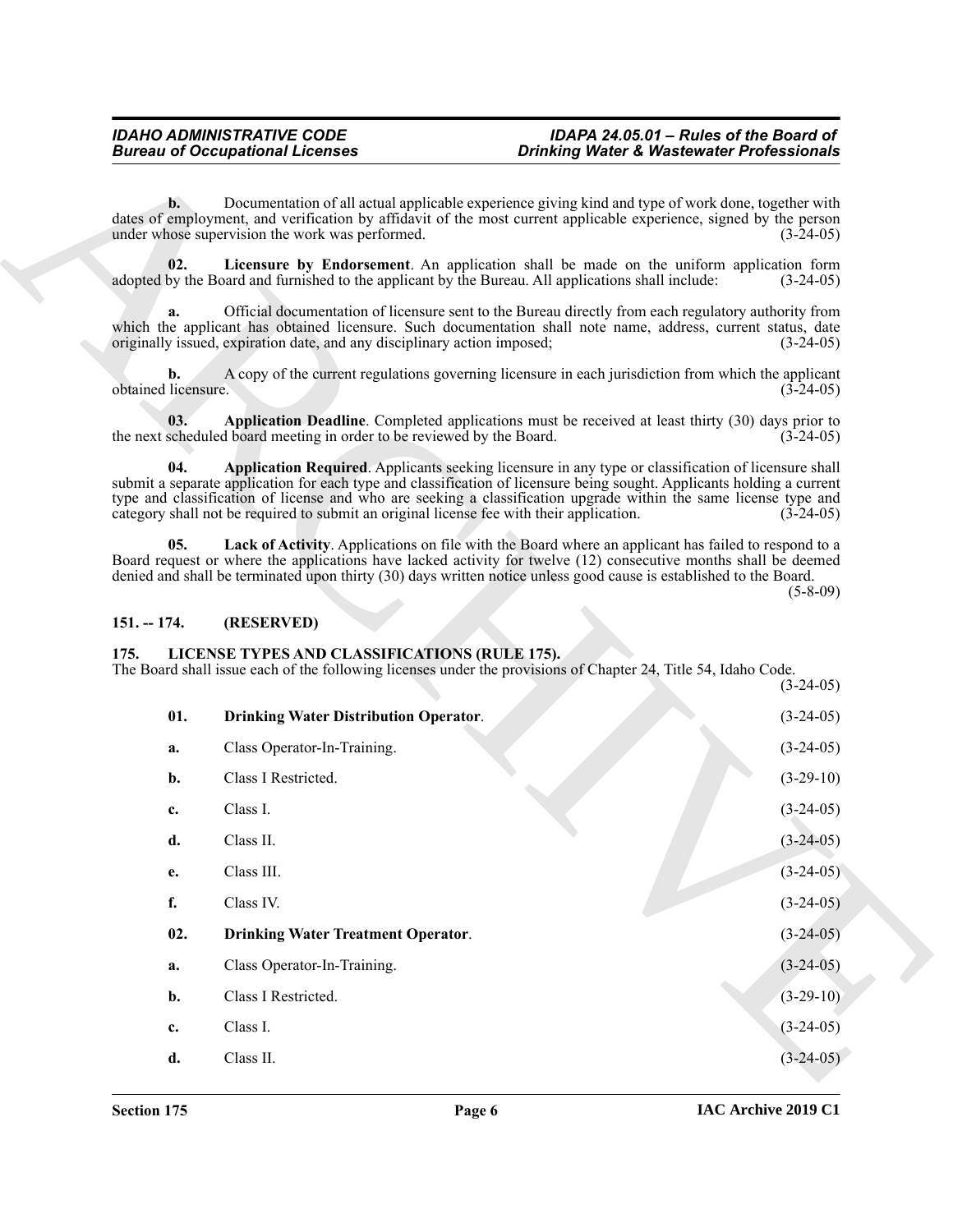<span id="page-6-8"></span><span id="page-6-7"></span><span id="page-6-6"></span><span id="page-6-5"></span><span id="page-6-4"></span><span id="page-6-3"></span><span id="page-6-2"></span><span id="page-6-1"></span><span id="page-6-0"></span>

|               | <b>Bureau of Occupational Licenses</b>         | <b>Drinking Water &amp; Wastewater Professionals</b> |
|---------------|------------------------------------------------|------------------------------------------------------|
| e.            | Class III.                                     | $(3-24-05)$                                          |
| f.            | Class IV.                                      | $(3-24-05)$                                          |
| 03.           | <b>Wastewater Treatment Operator.</b>          | $(3-24-05)$                                          |
| a.            | Class Operator-In-Training.                    | $(3-24-05)$                                          |
| b.            | Lagoon.                                        | $(3-24-05)$                                          |
| c.            | Class I Restricted.                            | $(3-29-10)$                                          |
| d.            | Class I.                                       | $(3-24-05)$                                          |
| e.            | Class II.                                      | $(3-24-05)$                                          |
| f.            | Class III.                                     | $(3-24-05)$                                          |
| g.            | Class IV.                                      | $(3-24-05)$                                          |
| h.            | Land Application.                              | $(3-24-05)$                                          |
| 04.           | <b>Wastewater Collection Operator.</b>         | $(3-24-05)$                                          |
| a.            | Class Operator-In-Training.                    | $(3-24-05)$                                          |
| b.            | Class I Restricted.                            | $(3-29-10)$                                          |
| c.            | Class I.                                       | $(3-24-05)$                                          |
| d.            | Class II.                                      | $(3-24-05)$                                          |
| e.            | Class III.                                     | $(3-24-05)$                                          |
| f.            | Class IV.                                      | $(3-24-05)$                                          |
| 05.           | <b>Wastewater Laboratory Analyst.</b>          | $(3-24-05)$                                          |
| a.            | Class I.                                       | $(3-24-05)$                                          |
| b.            | Class II.                                      | $(3-24-05)$                                          |
| c.            | Class III.                                     | $(3-24-05)$                                          |
| d.            | Class IV.                                      | $(3-24-05)$                                          |
| 06.           | <b>Backflow Assembly Tester.</b>               | $(3-24-05)$                                          |
| 07.           | Drinking Water Very Small System Operator.     | $(3-21-12)$                                          |
| 08.           | Wastewater Very Small System Operator.         | $(3-21-12)$                                          |
| $176. - 199.$ | (RESERVED)                                     |                                                      |
| 200.          | FEES FOR EXAMINATION AND LICENSURE (RULE 200). |                                                      |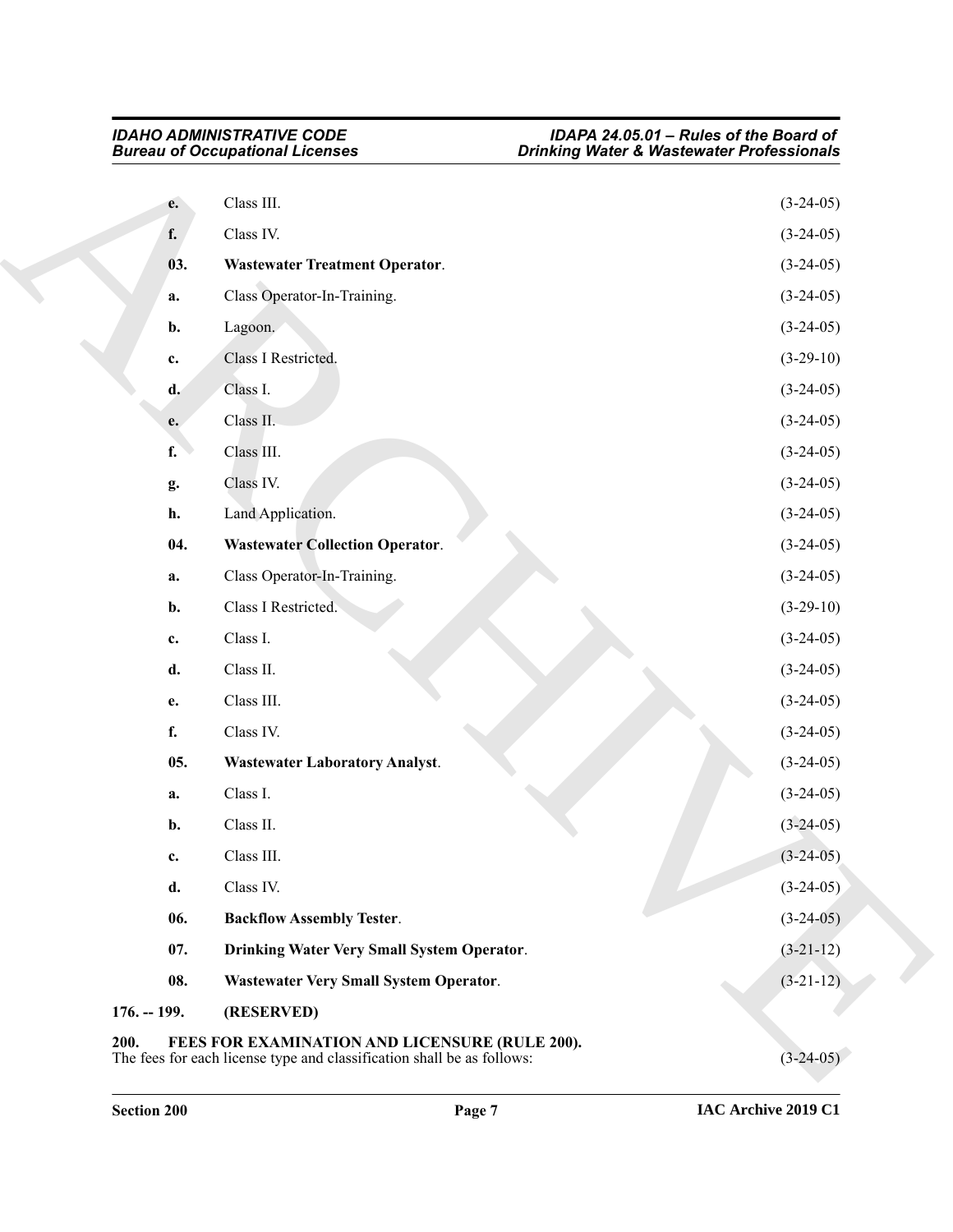<span id="page-7-7"></span><span id="page-7-5"></span>**01.** Application Fee. Application fee -- twenty-five dollars (\$25). (3-24-05)

**02. Examination Fee**. The examination fees shall not be greater than those fees charged by the Association of Boards of Certification (ABC) or other approved examination provider. Fees paid by applicants approved for a scheduled examination are not refundable. New examination fees are required for each scheduled additional examination. (3-20-14) additional examination.

<span id="page-7-6"></span>

| 03. | <b>Endorsement Fee.</b> Endorsement fee -- thirty dollars (\$30). | $(3-20-14)$ |
|-----|-------------------------------------------------------------------|-------------|
|-----|-------------------------------------------------------------------|-------------|

<span id="page-7-8"></span>**04.** Original License Fee. Original license fee -- thirty dollars (\$30). (3-20-14)

<span id="page-7-4"></span>**05. Annual Renewal Fee**. Annual renewal fee -- thirty dollars (\$30). (3-20-14)

<span id="page-7-10"></span><span id="page-7-9"></span>**06. Reinstatement Fees**. Reinstatement fee -- is as provided in Section 67-2614, Idaho Code.  $(3-24-16)$ 

**07. Refund of Fees**. No refund of fees shall be made to any person who has paid such fees for application. (3-21-12)

### <span id="page-7-0"></span>**201. -- 249. (RESERVED)**

### <span id="page-7-13"></span><span id="page-7-1"></span>**250. LICENSE REQUIRED -- SCOPE OF PRACTICE (RULE 250).**

<span id="page-7-15"></span>All water and wastewater operating personnel, including those in responsible charge and those in substitute responsible charge, of public water systems and public wastewater systems, and all backflow assembly testers, shall be licensed under the provisions of these rules and Chapter 24, Title 54, Idaho Code. (3-21-12)

**Bureau of Occupational Licenses**<br> **Contained the explicition of the contained properties of the system of the contained properties of the system of the system of the system of the system of the system of the system of th 01. Drinking Water Operator Scope**. Operating personnel shall only act in accordance with the nature and extent of their license. Those in responsible charge or substitute responsible charge of a public water system must hold a valid license equal to or greater than the classification of the public water system where the responsible charge or substitute responsible charge operator is in responsible charge. The types of water systems are distribution and treatment. (3-24-05)

<span id="page-7-17"></span>**02. Wastewater Operator Scope**. Operating personnel shall only act in accordance with the nature and extent of their license. Those in responsible charge or substitute responsible charge of a public wastewater system shall hold a valid license equal to or greater than the classification of the public wastewater system where the responsible charge or substitute responsible charge operator is in responsible charge. The types of wastewater systems are collection, laboratory analyst, and treatment. (3-21-12)

<span id="page-7-14"></span>**03. Backflow Assembly Tester**. Individuals licensed as backflow assembly testers may inspect and test backflow prevention assemblies as defined in Title 54, Chapter 24, Idaho Code. (3-24-05)

<span id="page-7-16"></span>**04. Operator-in-Training**. Operators-in-training shall practice only under the direct supervision of a licensed operator of a type, category, and classification higher than operator-in-training. No operator-in-training shall accept or perform the designated responsible charge duties at any system. (3-24-05)

# <span id="page-7-2"></span>**251. -- 299. (RESERVED)**

# <span id="page-7-11"></span><span id="page-7-3"></span>**300. GENERAL REQUIREMENTS FOR LICENSE (RULE 300).**

Applicants shall submit an application together with the required fees and such documentation as is required.

 $(3-24-05)$ 

<span id="page-7-12"></span>**01. Examination Requirement**. Applicants must pass a written examination for each individual ation in each type of licensure with a minimum score of seventy percent (70%). (3-21-12) classification in each type of licensure with a minimum score of seventy percent  $(70\%)$ .

**a.** The examination will reflect different levels of knowledge, ability and judgment required for the established license type and class. The Board will administer examinations at such times and places as the Board may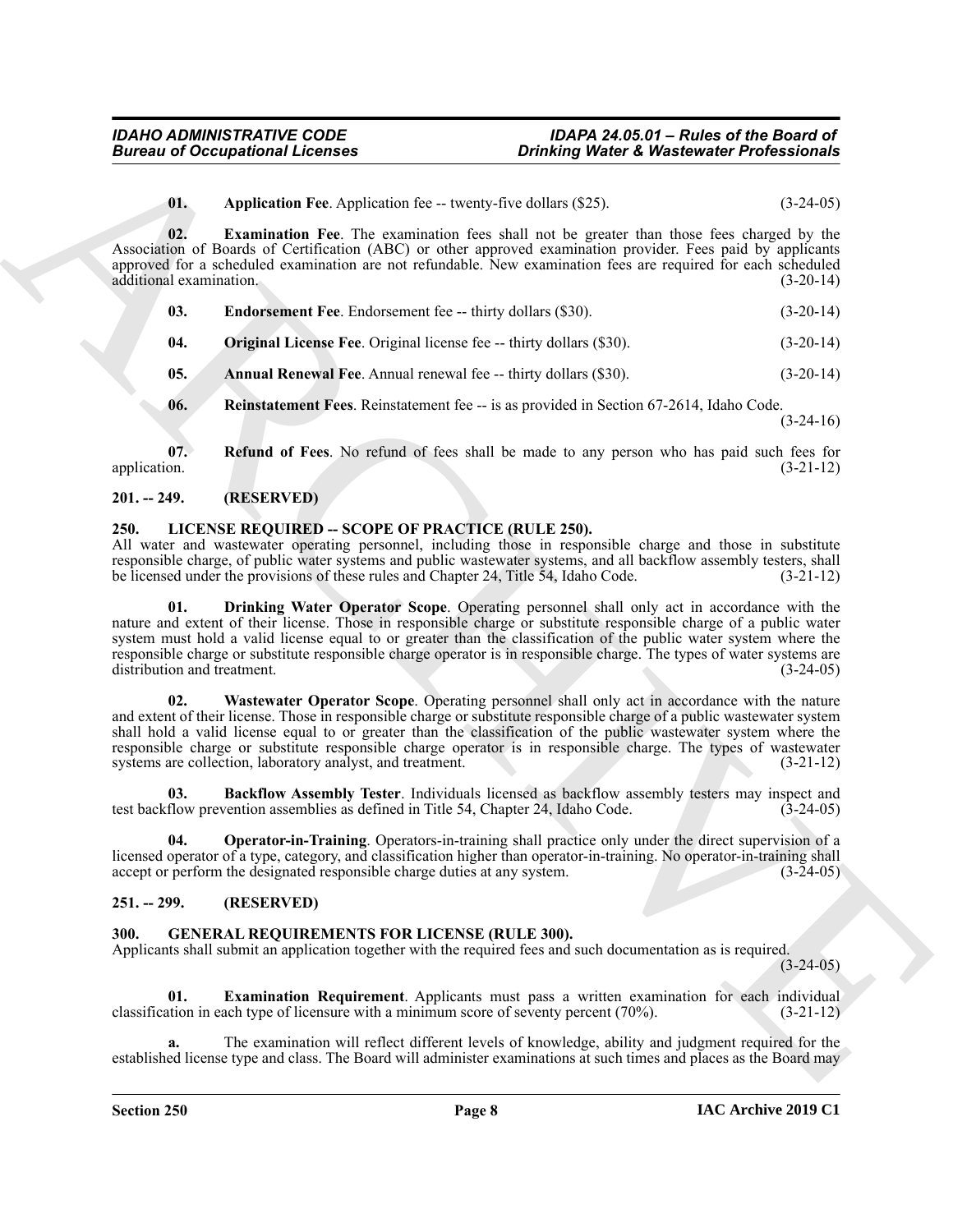#### <span id="page-8-12"></span><span id="page-8-11"></span><span id="page-8-10"></span><span id="page-8-9"></span><span id="page-8-8"></span><span id="page-8-7"></span><span id="page-8-4"></span><span id="page-8-3"></span><span id="page-8-2"></span><span id="page-8-1"></span><span id="page-8-0"></span>**301. -- 309. (RESERVED)**

<span id="page-8-6"></span><span id="page-8-5"></span>

|                               | <b>Bureau of Occupational Licenses</b>                                                                                                                                                                                                                                                                                                                                                                                                                                                                                                                                                                                                                                                                                                                                                                                                                                                                                                                                                                                                                                                                                                                                 | <b>Drinking Water &amp; Wastewater Professionals</b>                                                  |             |
|-------------------------------|------------------------------------------------------------------------------------------------------------------------------------------------------------------------------------------------------------------------------------------------------------------------------------------------------------------------------------------------------------------------------------------------------------------------------------------------------------------------------------------------------------------------------------------------------------------------------------------------------------------------------------------------------------------------------------------------------------------------------------------------------------------------------------------------------------------------------------------------------------------------------------------------------------------------------------------------------------------------------------------------------------------------------------------------------------------------------------------------------------------------------------------------------------------------|-------------------------------------------------------------------------------------------------------|-------------|
| determine.                    |                                                                                                                                                                                                                                                                                                                                                                                                                                                                                                                                                                                                                                                                                                                                                                                                                                                                                                                                                                                                                                                                                                                                                                        |                                                                                                       | $(3-24-05)$ |
| $\mathbf{b}$ .                | Association of Boards of Certification (ABC). The American Backflow Prevention Association (ABPA) backflow<br>assembly tester examination is also approved for backflow assembly tester licensure.                                                                                                                                                                                                                                                                                                                                                                                                                                                                                                                                                                                                                                                                                                                                                                                                                                                                                                                                                                     | The examination for all types and classes of licensure shall be validated and provided by the         | $(5-8-09)$  |
| c.                            | examination and pay the required examination fees prior to retaking the examination.                                                                                                                                                                                                                                                                                                                                                                                                                                                                                                                                                                                                                                                                                                                                                                                                                                                                                                                                                                                                                                                                                   | Applicants who fail an examination must make application to retake the same type and class            | $(3-24-05)$ |
| d.                            | one (1) year a new application and applicable fees must be submitted.                                                                                                                                                                                                                                                                                                                                                                                                                                                                                                                                                                                                                                                                                                                                                                                                                                                                                                                                                                                                                                                                                                  | Applicants must take and pass the examination within one (1) year of application approval. After      | $(3-30-07)$ |
| 02.                           | for the type and level of license being sought.                                                                                                                                                                                                                                                                                                                                                                                                                                                                                                                                                                                                                                                                                                                                                                                                                                                                                                                                                                                                                                                                                                                        | <b>Education Requirements.</b> Documentation must be provided showing proof of education required     | $(3-21-12)$ |
| 03.                           | distribution or collection system will be acceptable except as may be allowed by substitution as set forth in these<br>rules. Experience as a laboratory analyst can be counted as wastewater operating experience for up to one-half $(1/2)$<br>of the wastewater operating experience requirement but cannot be counted as responsible charge experience.<br>Experience as a wastewater operator can be counted as laboratory analyst experience for up to one-half $(1/2)$ of the<br>laboratory analyst experience. Applicants shall not receive more than one (1) year of experience for hours worked in<br>excess of one thousand six hundred $(1,600)$ hours in a calendar year unless specifically approved by the Board based<br>upon documentation submitted by the Applicant.                                                                                                                                                                                                                                                                                                                                                                                | <b>Experience Requirement</b> . Only actual verified on-site operating experience at a treatment,     | $(4-11-19)$ |
| 04.                           | provide either experience or experience and education for individuals seeking licensure in Idaho as an Operator-In-<br>Training, or a Class I, II or III Water or Wastewater Operator. A basic Apprenticeship Program is designed to provide<br>hands on experience and education related to the operation of Class I and II facilities. An advanced Apprenticeship<br>Program is designed to provide hands on experience and education related to Class III facilities. All approved<br>Apprenticeship Programs shall be registered with the U.S. Department of Labor, Office of Apprenticeship, meet the<br>Standards of Apprenticeship developed by the U.S. Department of Labor and meet the intent of these rules regarding<br>the education and experience necessary for Operator-In-Training, Class I, II and III licensure. Sponsors of<br>Apprenticeship Programs shall seek Board approval by application along with all supporting documentation<br>necessary to establish the program meets the intent of these rules regarding education and experience. The Board may<br>revoke the approval of any program that fails to comply with the Board's rules. | Apprenticeship Program. The Board may approve Apprenticeship Programs that are designed to            | $(4-11-19)$ |
| $301. - 309.$                 | (RESERVED)                                                                                                                                                                                                                                                                                                                                                                                                                                                                                                                                                                                                                                                                                                                                                                                                                                                                                                                                                                                                                                                                                                                                                             |                                                                                                       |             |
| 310.                          | <b>REQUIREMENTS FOR OPERATOR-IN-TRAINING LICENSE (RULE 310).</b><br>Each applicant for an Operator-In-Training License must meet the following requirements:                                                                                                                                                                                                                                                                                                                                                                                                                                                                                                                                                                                                                                                                                                                                                                                                                                                                                                                                                                                                           |                                                                                                       | $(3-21-12)$ |
| 01.                           | <b>Education</b> . Possess a high school diploma or GED; and                                                                                                                                                                                                                                                                                                                                                                                                                                                                                                                                                                                                                                                                                                                                                                                                                                                                                                                                                                                                                                                                                                           |                                                                                                       | $(3-21-12)$ |
| 02.<br>approved by the Board. |                                                                                                                                                                                                                                                                                                                                                                                                                                                                                                                                                                                                                                                                                                                                                                                                                                                                                                                                                                                                                                                                                                                                                                        | <b>Examination.</b> Pass the relevant Class I examination or be enrolled in an Apprenticeship Program | $(4-11-19)$ |
| $311. - 314.$                 | (RESERVED)                                                                                                                                                                                                                                                                                                                                                                                                                                                                                                                                                                                                                                                                                                                                                                                                                                                                                                                                                                                                                                                                                                                                                             |                                                                                                       |             |
| 315.                          | REQUIREMENTS FOR A VERY SMALL WATER SYSTEM LICENSE (RULE 315).<br>To qualify for a Very Small Water System license an operator must meet the following requirements:                                                                                                                                                                                                                                                                                                                                                                                                                                                                                                                                                                                                                                                                                                                                                                                                                                                                                                                                                                                                   |                                                                                                       | $(3-21-12)$ |
| 01.                           | Education. Possess a high school diploma or GED and;                                                                                                                                                                                                                                                                                                                                                                                                                                                                                                                                                                                                                                                                                                                                                                                                                                                                                                                                                                                                                                                                                                                   |                                                                                                       | $(3-21-12)$ |
| 02.                           |                                                                                                                                                                                                                                                                                                                                                                                                                                                                                                                                                                                                                                                                                                                                                                                                                                                                                                                                                                                                                                                                                                                                                                        | Experience. Document eighty-eight (88) hours of acceptable on-site operating experience at a          |             |
| water system; and             |                                                                                                                                                                                                                                                                                                                                                                                                                                                                                                                                                                                                                                                                                                                                                                                                                                                                                                                                                                                                                                                                                                                                                                        |                                                                                                       | $(3-21-12)$ |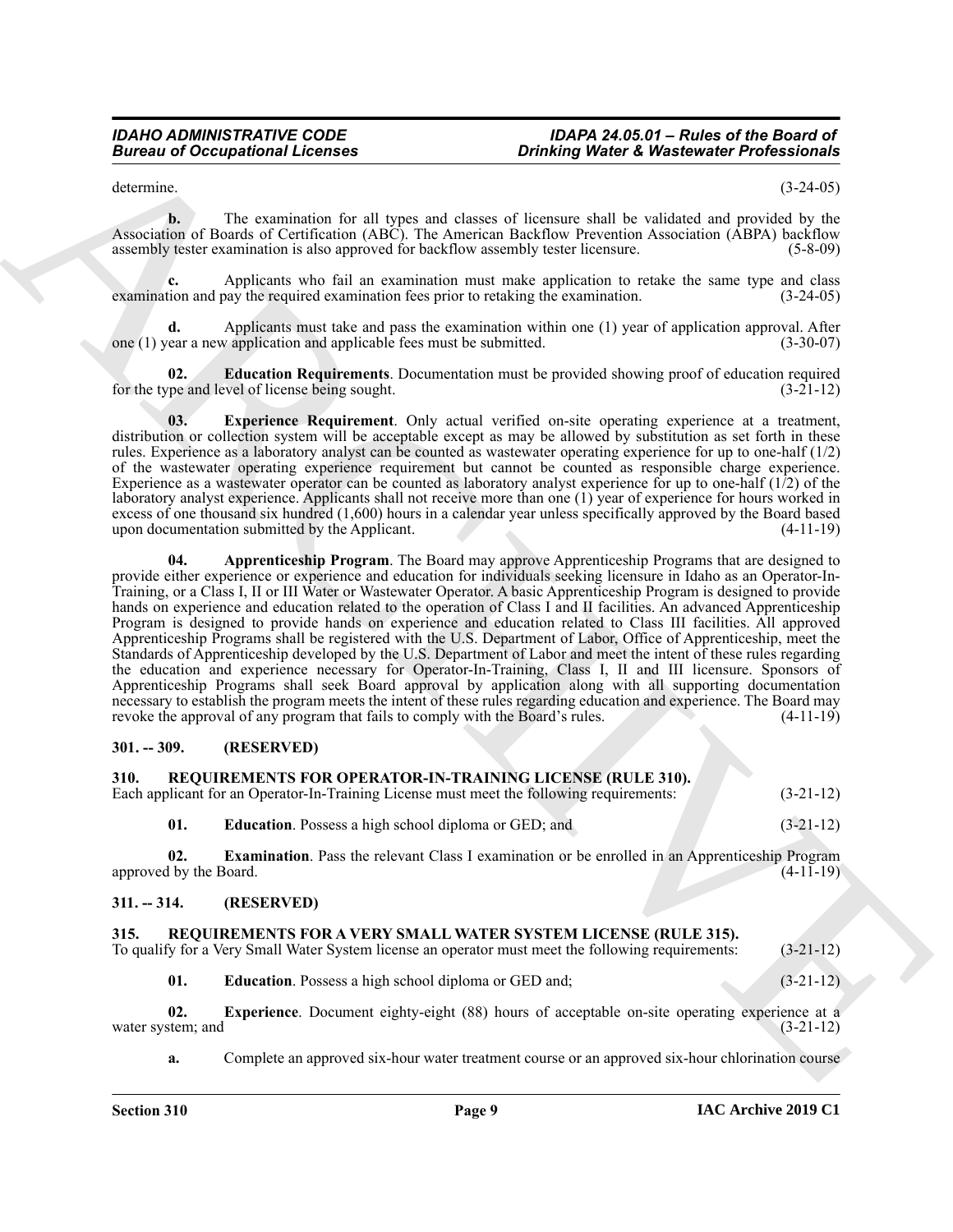<span id="page-9-18"></span><span id="page-9-17"></span><span id="page-9-16"></span><span id="page-9-15"></span><span id="page-9-14"></span><span id="page-9-13"></span><span id="page-9-12"></span><span id="page-9-11"></span><span id="page-9-10"></span><span id="page-9-9"></span><span id="page-9-8"></span><span id="page-9-7"></span><span id="page-9-6"></span><span id="page-9-5"></span><span id="page-9-4"></span><span id="page-9-3"></span><span id="page-9-2"></span><span id="page-9-1"></span><span id="page-9-0"></span>

|                               | <b>Bureau of Occupational Licenses</b>                                                                                                                                                                                                                                                                                                                                                                                | <b>Drinking Water &amp; Wastewater Professionals</b> |             |
|-------------------------------|-----------------------------------------------------------------------------------------------------------------------------------------------------------------------------------------------------------------------------------------------------------------------------------------------------------------------------------------------------------------------------------------------------------------------|------------------------------------------------------|-------------|
|                               | or a combination of said approved courses equaling six (6) hours; and                                                                                                                                                                                                                                                                                                                                                 |                                                      | $(3-20-14)$ |
| $b$ .                         | Complete an approved six-hour water distribution course; and                                                                                                                                                                                                                                                                                                                                                          |                                                      | $(3-21-12)$ |
| 03.                           | <b>Examination</b> . Pass the relevant very small water system examination.                                                                                                                                                                                                                                                                                                                                           |                                                      | $(3-21-12)$ |
| $316. - 319.$                 | (RESERVED)                                                                                                                                                                                                                                                                                                                                                                                                            |                                                      |             |
| 320.                          | REQUIREMENTS FOR A VERY SMALL WASTEWATER SYSTEM LICENSE (RULE 320).<br>To qualify for a Very Small Wastewater System license, an operator must meet the following requirements: (3-21-12)                                                                                                                                                                                                                             |                                                      |             |
| 01.                           | Education. Possess a high school diploma or GED; and                                                                                                                                                                                                                                                                                                                                                                  |                                                      | $(3-21-12)$ |
| 02.<br>collection system; and | <b>Experience.</b> Document fifty (50) hours of acceptable on-site operating experience at a wastewater                                                                                                                                                                                                                                                                                                               |                                                      | $(3-21-12)$ |
| system or lagoon; and         | Fifty (50) hours of acceptable relevant on-site operating experience at a wastewater treatment                                                                                                                                                                                                                                                                                                                        |                                                      | $(3-21-12)$ |
| $\mathbf{b}$ .                | Complete an approved six-hour pumps and motors course or an approved six-hour collection<br>course or a combination of said approved courses equaling six (6) hours; and                                                                                                                                                                                                                                              |                                                      | $(3-20-14)$ |
|                               | Complete an approved six-hour lagoon operation and maintenance course; or an approved six-hour<br>large soil absorption system course or an approved six-hour wastewater treatment course or a combination of said<br>approved courses equaling six (6) hours; and                                                                                                                                                    |                                                      | $(3-20-14)$ |
| 03.                           | Examination. Pass the relevant lagoon examination.                                                                                                                                                                                                                                                                                                                                                                    |                                                      | $(3-21-12)$ |
| $321. - 324.$                 | (RESERVED)                                                                                                                                                                                                                                                                                                                                                                                                            |                                                      |             |
| 325.                          | REQUIREMENTS FOR CLASS I RESTRICTED WATER OR WASTEWATER LICENSE (RULE                                                                                                                                                                                                                                                                                                                                                 |                                                      |             |
| $325$ ).                      | To qualify for a Class I Restricted water or wastewater license an operator must meet the following requirements:                                                                                                                                                                                                                                                                                                     |                                                      | $(3-21-12)$ |
| 01.                           | <b>Education.</b> Possess a high school diploma or GED; and                                                                                                                                                                                                                                                                                                                                                           |                                                      | $(3-21-12)$ |
| 02.                           | <b>Experience.</b> Document two hundred sixty (260) hours of acceptable relevant on-site operating<br>experience during twelve (12) consecutive months with the system and complete sixteen (16) hours of continuing<br>education relevant to the license; and                                                                                                                                                        |                                                      | $(3-21-12)$ |
| 03.                           | <b>Examination.</b> Pass the relevant Class I examination.                                                                                                                                                                                                                                                                                                                                                            |                                                      | $(3-21-12)$ |
| 04.                           | Restricted License Upgrade. Upon obtaining one thousand six hundred (1,600) hours of<br>supervised on-site operating experience for each license, the operator shall be eligible to apply for an unrestricted<br>Class I license. There is no limit on the amount of time needed to obtain the necessary experience to qualify for the<br>unrestricted license. A restricted license is limited to a specific system. |                                                      | $(3-21-12)$ |
| $326. - 327.$                 | (RESERVED)                                                                                                                                                                                                                                                                                                                                                                                                            |                                                      |             |
|                               | REQUIREMENTS FOR A CLASS I OPERATOR LICENSE (RULE 328).                                                                                                                                                                                                                                                                                                                                                               |                                                      | $(3-21-12)$ |
| 328.                          | To qualify for a Class I operator license an applicant must meet the following requirements:                                                                                                                                                                                                                                                                                                                          |                                                      |             |
| 01.                           | <b>Education</b> . Possess a high school diploma or GED; and                                                                                                                                                                                                                                                                                                                                                          |                                                      | $(3-21-12)$ |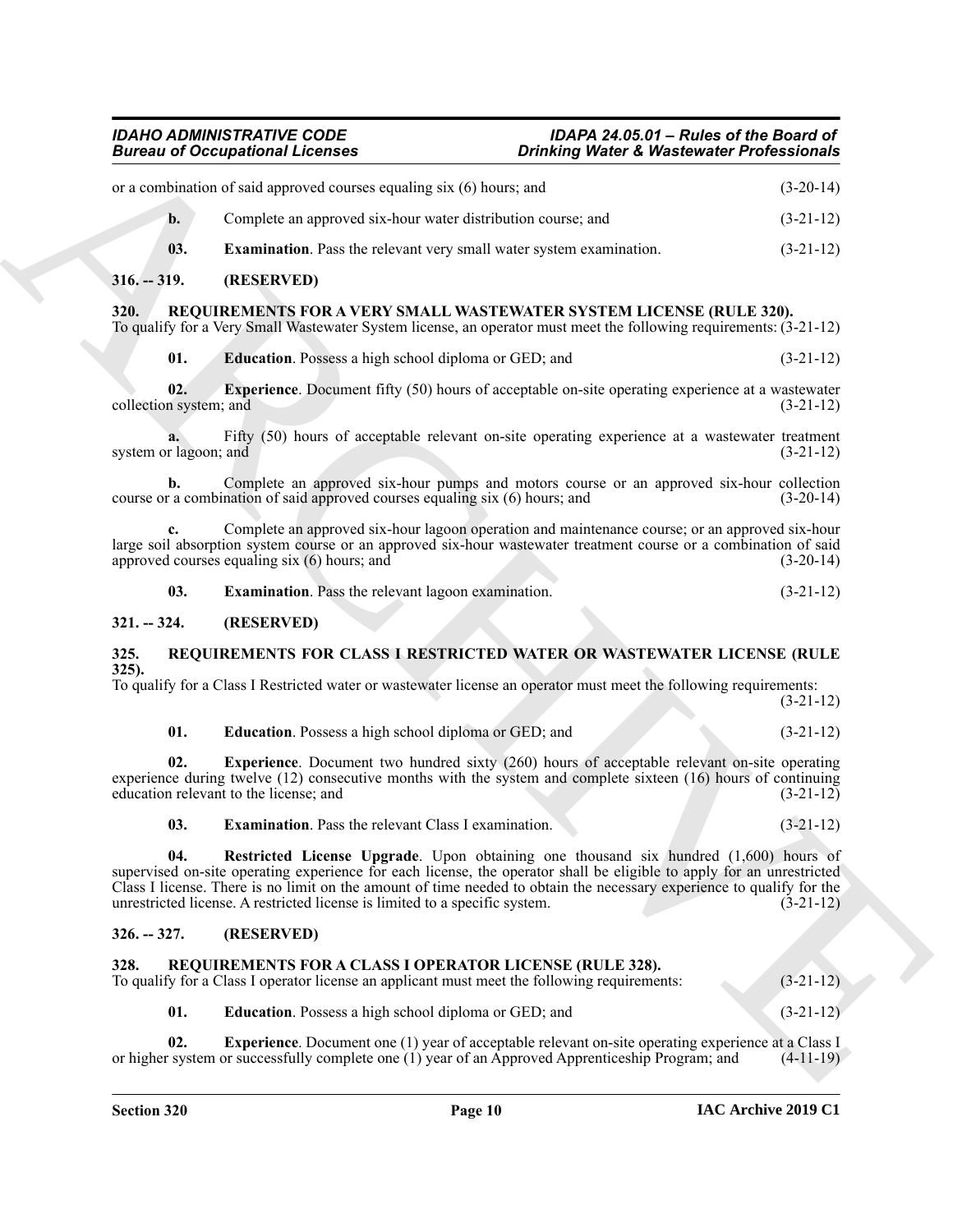<span id="page-10-25"></span><span id="page-10-24"></span><span id="page-10-23"></span><span id="page-10-22"></span><span id="page-10-21"></span><span id="page-10-20"></span><span id="page-10-19"></span><span id="page-10-18"></span><span id="page-10-17"></span><span id="page-10-16"></span><span id="page-10-15"></span><span id="page-10-14"></span><span id="page-10-13"></span><span id="page-10-12"></span><span id="page-10-11"></span><span id="page-10-10"></span><span id="page-10-9"></span><span id="page-10-8"></span><span id="page-10-7"></span><span id="page-10-6"></span><span id="page-10-5"></span><span id="page-10-4"></span><span id="page-10-3"></span><span id="page-10-2"></span><span id="page-10-1"></span><span id="page-10-0"></span>

|                                | <b>Bureau of Occupational Licenses</b>                                                                                                                                                                                                                                                                                                                                                             | <b>Drinking Water &amp; Wastewater Professionals</b> |             |
|--------------------------------|----------------------------------------------------------------------------------------------------------------------------------------------------------------------------------------------------------------------------------------------------------------------------------------------------------------------------------------------------------------------------------------------------|------------------------------------------------------|-------------|
| 03.                            | Examination. Pass the relevant Class I examination.                                                                                                                                                                                                                                                                                                                                                |                                                      | $(3-21-12)$ |
| 329.                           | (RESERVED)                                                                                                                                                                                                                                                                                                                                                                                         |                                                      |             |
| <b>330.</b>                    | <b>REQUIREMENTS FOR A CLASS II OPERATOR LICENSE (RULE 330).</b><br>To qualify for a Class II license an applicant must meet the following requirements:                                                                                                                                                                                                                                            |                                                      | $(3-21-12)$ |
| 01.                            | Education. Possess a high school diploma or GED; and                                                                                                                                                                                                                                                                                                                                               |                                                      | $(3-21-12)$ |
| 02.                            | <b>Experience.</b> Document three (3) years of acceptable relevant on-site operating experience at a<br>Class I or higher system or successfully complete an Approved Apprenticeship Program; and                                                                                                                                                                                                  |                                                      | $(4-11-19)$ |
| 03.                            | <b>Examination.</b> Pass the relevant Class II examination.                                                                                                                                                                                                                                                                                                                                        |                                                      | $(3-21-12)$ |
| $331. - 334.$                  | (RESERVED)                                                                                                                                                                                                                                                                                                                                                                                         |                                                      |             |
| 335.                           | REQUIREMENTS FOR A CLASS III OPERATOR LICENSE (RULE 335).<br>To qualify for a Class III license an applicant must meet the following requirements:                                                                                                                                                                                                                                                 |                                                      | $(3-21-12)$ |
| 01.                            | <b>Education</b> . Possess a high school diploma or GED and two (2) years of post-high school education<br>in the environmental control field, engineering or related science; and                                                                                                                                                                                                                 |                                                      | $(3-21-12)$ |
| 02.                            | <b>Experience.</b> Document four (4) years of acceptable relevant on-site operating experience,<br>including two (2) years of responsible charge of a major segment of a system in the same or next lower class, of a<br>Class I or higher system for collection or distribution or Class II or higher system for treatment or successful<br>completion of an Approved Apprenticeship Program; and |                                                      | $(4-11-19)$ |
| 03.                            | <b>Examination.</b> Pass the relevant Class III examination.                                                                                                                                                                                                                                                                                                                                       |                                                      | $(3-21-12)$ |
| $336. - 339.$                  | (RESERVED)                                                                                                                                                                                                                                                                                                                                                                                         |                                                      |             |
| 340.                           | REQUIREMENTS FOR A CLASS IV OPERATOR LICENSE (RULE 340).<br>To qualify for a Class IV license an applicant must meet the following requirements;                                                                                                                                                                                                                                                   |                                                      | $(3-21-12)$ |
| 01.                            | Education. Possess a high school diploma or GED and four (4) years of post-high school education<br>in the environmental control field, engineering or related science; and                                                                                                                                                                                                                        |                                                      | $(3-21-12)$ |
| 02.                            | <b>Experience.</b> Document four (4) years of acceptable relevant on-site operating experience,<br>including two (2) years of responsible charge of a major segment of a system in the same or next lower class, at a<br>Class I or higher system for collection or distribution or Class III or higher system for treatment; and                                                                  |                                                      | $(3-25-16)$ |
|                                | 03. Examination. Pass the relevant Class IV examination.                                                                                                                                                                                                                                                                                                                                           |                                                      | $(3-21-12)$ |
| $341. - 344.$                  | (RESERVED)                                                                                                                                                                                                                                                                                                                                                                                         |                                                      |             |
| 345.                           | REQUIREMENTS FOR A LAGOON OPERATOR LICENSE (RULE 345).<br>To qualify for a lagoon license, an operator must meet the following requirements;                                                                                                                                                                                                                                                       |                                                      | $(3-21-12)$ |
| 01.                            | Education. Possess a high school diploma or GED; and                                                                                                                                                                                                                                                                                                                                               |                                                      | $(3-21-12)$ |
| 02.<br>at a Lagoon system; and | <b>Experience.</b> Document twelve (12) consecutive months of acceptable on-site operating experience                                                                                                                                                                                                                                                                                              |                                                      | $(3-21-12)$ |
| 03.                            | Examination. Pass the relevant Lagoon examination.                                                                                                                                                                                                                                                                                                                                                 |                                                      | $(3-21-12)$ |
|                                |                                                                                                                                                                                                                                                                                                                                                                                                    |                                                      |             |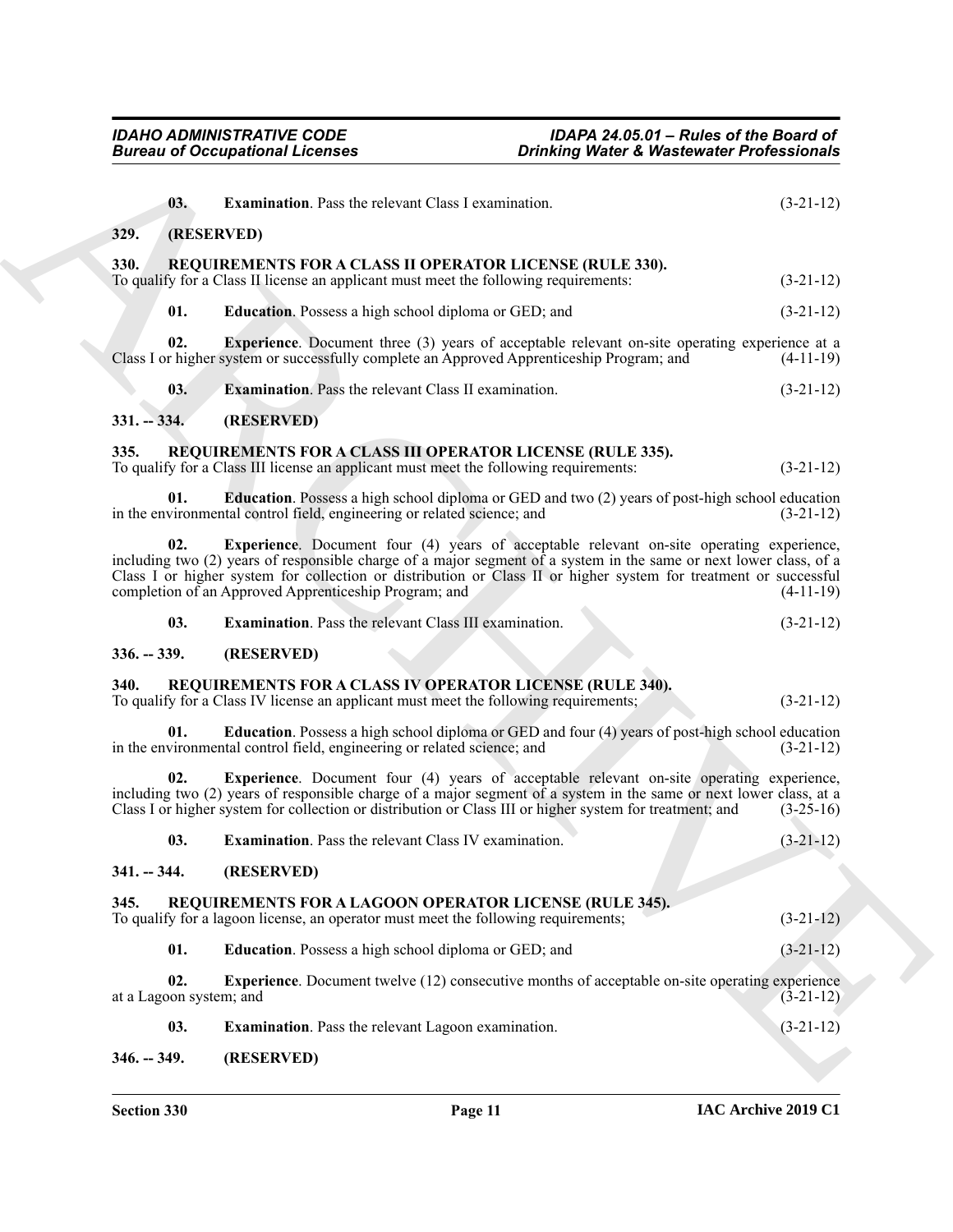### <span id="page-11-9"></span><span id="page-11-0"></span>**350. REQUIREMENTS FOR A WASTEWATER LAND APPLICATION LICENSE (RULE 350).**

<span id="page-11-13"></span><span id="page-11-12"></span><span id="page-11-11"></span><span id="page-11-10"></span>

|  | <b>Education.</b> Possess a high school diploma or GED: and | $(3-21-12)$ |
|--|-------------------------------------------------------------|-------------|
|--|-------------------------------------------------------------|-------------|

#### <span id="page-11-1"></span>**351. -- 354. (RESERVED)**

#### <span id="page-11-6"></span><span id="page-11-5"></span><span id="page-11-2"></span>**355. REQUIREMENTS FOR A BACKFLOW ASSEMBLY TESTER LICENSE (RULE 355).**

<span id="page-11-14"></span><span id="page-11-8"></span><span id="page-11-7"></span>

| 03. | <b>Examination.</b> Pass the relevant Backflow Assembly Tester examination. | $(3-21-12)$ |
|-----|-----------------------------------------------------------------------------|-------------|
|-----|-----------------------------------------------------------------------------|-------------|

#### <span id="page-11-3"></span>**356. -- 359. (RESERVED)**

#### <span id="page-11-17"></span><span id="page-11-16"></span><span id="page-11-15"></span><span id="page-11-4"></span>**360. REQUIREMENTS FOR WASTEWATER LABORATORY ANALYST LICENSE (RULE 360).**

|               |                        | <b>Bureau of Occupational Licenses</b><br><b>Drinking Water &amp; Wastewater Professionals</b>                                                                                                                                                                                                                                 |             |
|---------------|------------------------|--------------------------------------------------------------------------------------------------------------------------------------------------------------------------------------------------------------------------------------------------------------------------------------------------------------------------------|-------------|
| 350.          |                        | REQUIREMENTS FOR A WASTEWATER LAND APPLICATION LICENSE (RULE 350).<br>To qualify for a Wastewater Land Application license, an operator must meet the following requirements: (3-21-12)                                                                                                                                        |             |
|               | 01.                    | Education. Possess a high school diploma or GED: and                                                                                                                                                                                                                                                                           | $(3-21-12)$ |
|               | 02.                    | <b>Experience.</b> Document a minimum six (6) months of on-site operating experience at a wastewater<br>land application system; and                                                                                                                                                                                           | $(3-21-12)$ |
|               | 03.                    | <b>Examination.</b> Pass the relevant Wastewater Land Application examination; and                                                                                                                                                                                                                                             | $(3-21-12)$ |
|               | 04.                    | Other. Possess a wastewater Class I or higher operation license. The wastewater land application<br>operator that is a responsible charge or substitute responsible charge operator must be licensed at the type and class<br>equal to or greater than the classification of the wastewater system.                            | $(3-21-12)$ |
| $351. - 354.$ |                        | (RESERVED)                                                                                                                                                                                                                                                                                                                     |             |
| 355.          |                        | REQUIREMENTS FOR A BACKFLOW ASSEMBLY TESTER LICENSE (RULE 355).<br>To qualify for a backflow assembly tester license, an applicant must meet the following requirements:                                                                                                                                                       | $(3-21-12)$ |
|               | 01.                    | Education. Possess a high school diploma or GED, and                                                                                                                                                                                                                                                                           | $(3-21-12)$ |
|               | 02.<br>procedures; and | Experience. Document successful completion of a Board-approved backflow assembly tester<br>training program in compliance with the Cross Connection Control Accepted Procedure and Practice Manual and<br>consisting of theory instruction, practical instruction, and a practical examination in compliance with the USC Test | $(3-21-12)$ |
|               | 03.                    | <b>Examination.</b> Pass the relevant Backflow Assembly Tester examination.                                                                                                                                                                                                                                                    | $(3-21-12)$ |
| $356. - 359.$ |                        | (RESERVED)                                                                                                                                                                                                                                                                                                                     |             |
| <b>360.</b>   | relevant class:        | REQUIREMENTS FOR WASTEWATER LABORATORY ANALYST LICENSE (RULE 360).<br>To qualify for a wastewater laboratory analyst license, an applicant must meet the following requirements for the                                                                                                                                        | $(3-21-12)$ |
|               | 01.                    | Class I.                                                                                                                                                                                                                                                                                                                       | $(3-21-12)$ |
|               |                        |                                                                                                                                                                                                                                                                                                                                |             |
|               | a.                     | Possess a high school diploma or GED; and                                                                                                                                                                                                                                                                                      | $(3-21-12)$ |
|               | b.                     | Document one (1) year of acceptable lab experience at a class I or higher system; and                                                                                                                                                                                                                                          | $(3-21-12)$ |
|               | c.                     | Pass the relevant class I laboratory analyst examination.                                                                                                                                                                                                                                                                      | $(3-21-12)$ |
|               | 02.                    | Class II.                                                                                                                                                                                                                                                                                                                      | $(3-21-12)$ |
|               | a.                     | Possess a high school diploma or GED; and                                                                                                                                                                                                                                                                                      | $(3-21-12)$ |
|               | b.                     | Document three (3) years of acceptable lab experience at a class I or higher system; and $(3-21-12)$                                                                                                                                                                                                                           |             |
|               | c.                     | Pass the relevant class II laboratory analyst examination.                                                                                                                                                                                                                                                                     | $(3-21-12)$ |
|               | 03.                    | Class III.                                                                                                                                                                                                                                                                                                                     | $(3-21-12)$ |
|               | a.                     | Possess a high school diploma or GED and two (2) years of post-high school education in the<br>environmental control field, engineering or related science; and                                                                                                                                                                | $(3-21-12)$ |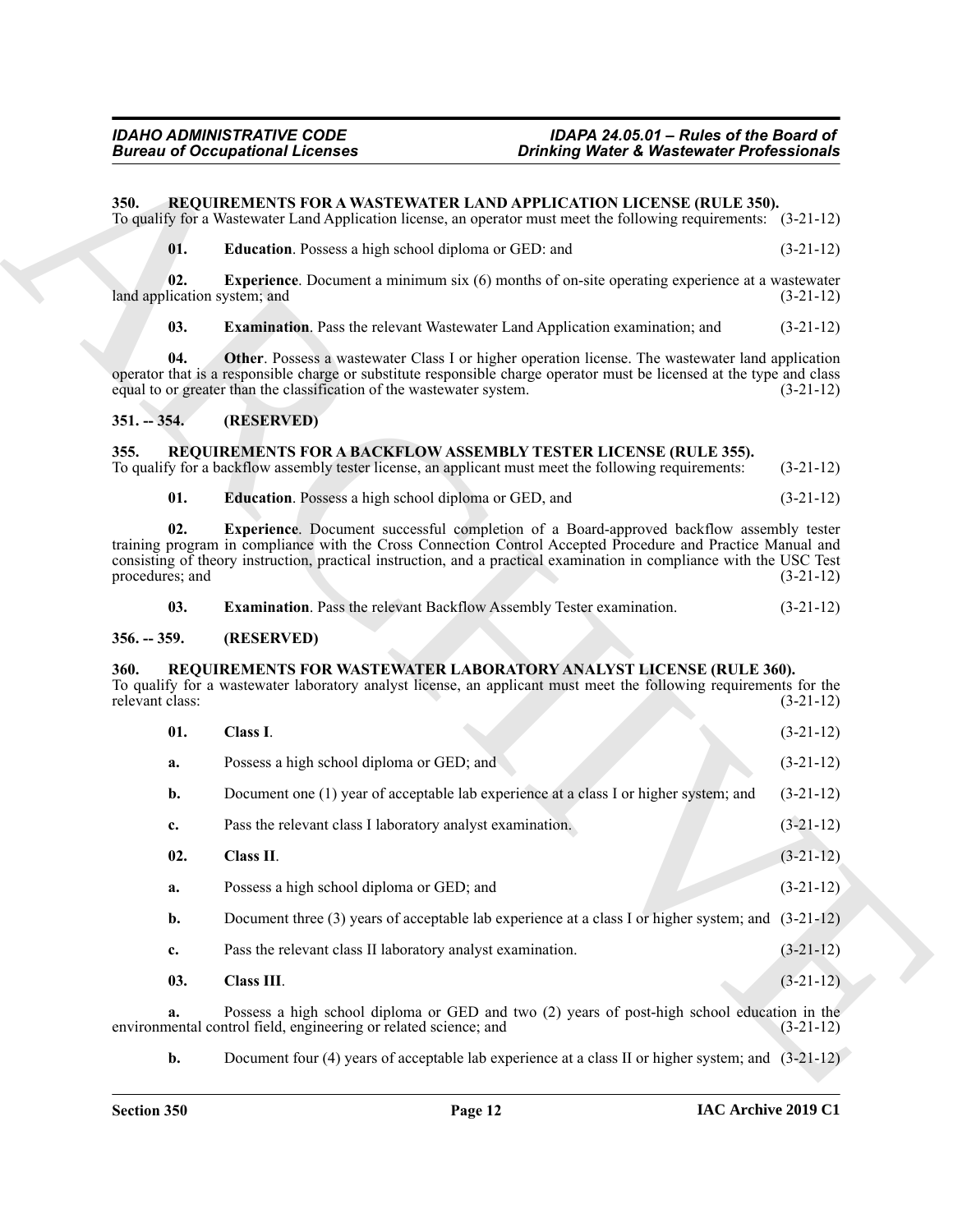<span id="page-12-2"></span>**c.** Pass the relevant class III laboratory analyst examination. (3-21-12)

**a.** Possess a high school diploma or GED and four (4) years of post-high school education in the nental control field, engineering or related science; and (3-21-12) environmental control field, engineering or related science; and

**b.** Document four (4) years of acceptable lab experience at a class III or higher system; and (3-21-12)

<span id="page-12-4"></span><span id="page-12-3"></span>**c.** Pass the relevant class IV laboratory analyst examination. (3-21-12)

# <span id="page-12-0"></span>**361. -- 374. (RESERVED)**

# <span id="page-12-1"></span>**375. SUBSTITUTIONS (RULE 375).**

**01. Substituting Education for Experience**. Applicants may substitute approved education for operating and responsible charge experience as specified below. (3-21-12)

**a.** No substitution for on-site operating experience shall be permitted for licensure as a very small system operator or a Class I operator. (3-21-12)

For Classes II, III and IV, substitution shall only be allowed for the required experience when fifty percent (50%) of all stated experience (both on-site operating and responsible charge) has been met by actual on-site operating experience. (3-21-12)

**c.** For Class II, a maximum of one and one-half (1½) years of post-high school education in the environmental control field, engineering or related science may be substituted for one and one-half  $(1\frac{1}{2})$  years of operating experience. (3-21-12) operating experience.

**Bureau of Occupational Licenses**<br>
Contributed by Bureau of the China RC and Contributed by the state of the China RC (2011)<br>
Contributed by the China RC (1) and Contributed by the China China RC (2012)<br>
Contributed by th **d.** For Class III and IV, a maximum of two (2) years of post-high school education in the environmental control field, engineering or related science may be substituted for two  $\overline{2}$ ) years of on-site operating experience; however the applicant for Class III must still have one (1) year of responsible charge experience and the applicant for Class IV must have two (2) years of responsible charge experience. (3-21-12)

**e.** Education substituted for on-site operating experience may not be also credited toward the education requirement.

One (1) year of post-high school education may be substituted for one (1) year experience up to a percent  $(50\%)$  of the required on-site operating or responsible charge experience.  $(3-21-12)$ maximum of fifty percent  $(50%)$  of the required on-site operating or responsible charge experience.

<span id="page-12-5"></span>**02. Substituting Experience for Education**. Where applicable, approved on-site operating and responsible charge experience may be substituted for education as specified below: (3-21-12)

**a.** One (1) year of on-site operating experience may be substituted for two (2) years of grade school or ear of high school with no limitation. (3-21-12) one  $(1)$  year of high school with no limitation.

**b.** For Class III and IV, additional responsible charge experience (that exceeding the two-year class requirements) may be substituted for post-high school education on a one (1) for one (1) basis: one (1) year additional responsible charge equal one (1) year post-high school education.  $(3-21-12)$ responsible charge equal one  $(1)$  year post-high school education.

**03. Substituting Experience for Experience**. Related experience may be substituted for experience up to one-half  $\left(\frac{1}{2}\right)$  of the operating experience requirement for Class II, III and IV. Experience that may be substituted includes, but is not limited to, the following: (3-21-12)

<span id="page-12-6"></span>**a.** Experience as an environmental or operations consultant; (3-21-12)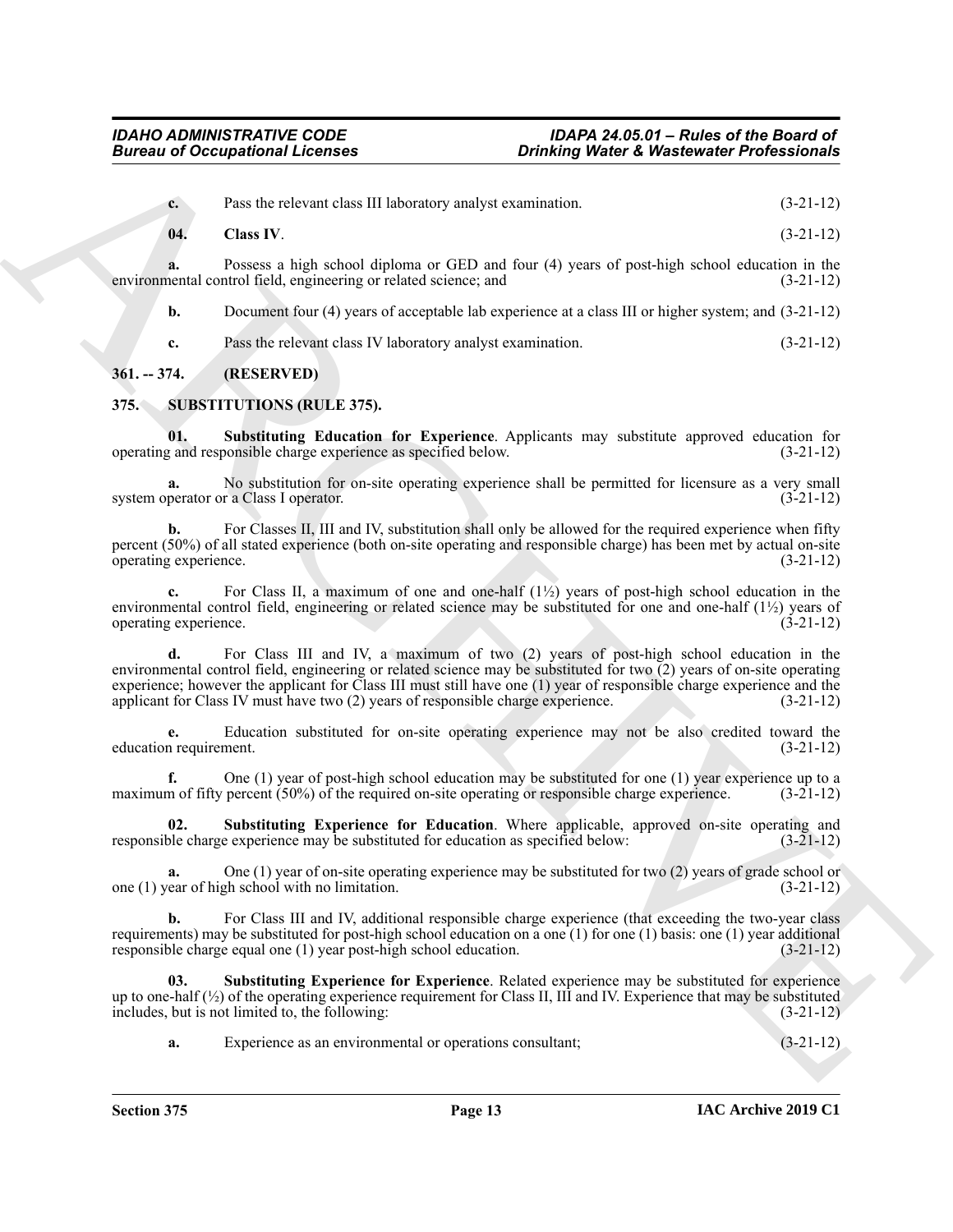| Experience in an environmental or engineering branch of federal, state, county, or local<br>b.<br>government;<br>Experience as a wastewater collection system operator;<br>c.<br>d.<br>Experience as a wastewater treatment plant operator;<br>Experience as a water distribution system operator and/or manager;<br>e.<br>f.<br>One $(1)$ year of post-high school education may be substituted for one $(1)$ year experience up to a<br>maximum of fifty percent (50%) of the required operating or responsible charge experience.<br>Experience in waste treatment operation and maintenance.<br>g.<br>Experience as a laboratory analyst can be counted as wastewater operating experience for up to<br>h.<br>one-half (1/2) of the wastewater operating experience requirement but cannot be counted as responsible charge<br>experience.<br>Experience as a wastewater operator can be counted as laboratory analyst experience for up to one-<br>half $(1/2)$ of the laboratory analyst experience requirement.<br>Equivalency Policy. Substitutions for education or experience requirements needed to meet<br>04.<br>minimum requirements for license will be evaluated upon the following equivalency policies:<br>High School - High School diploma equals GED or equivalent as approved by the Board equals<br>a.<br>four $(4)$ years.<br>College - Thirty (30) credits equal one (1) year (limited to curricula in environmental engineering,<br>b. | $(3-21-12)$                                                                                                          |
|------------------------------------------------------------------------------------------------------------------------------------------------------------------------------------------------------------------------------------------------------------------------------------------------------------------------------------------------------------------------------------------------------------------------------------------------------------------------------------------------------------------------------------------------------------------------------------------------------------------------------------------------------------------------------------------------------------------------------------------------------------------------------------------------------------------------------------------------------------------------------------------------------------------------------------------------------------------------------------------------------------------------------------------------------------------------------------------------------------------------------------------------------------------------------------------------------------------------------------------------------------------------------------------------------------------------------------------------------------------------------------------------------------------------------------------------------------------|----------------------------------------------------------------------------------------------------------------------|
|                                                                                                                                                                                                                                                                                                                                                                                                                                                                                                                                                                                                                                                                                                                                                                                                                                                                                                                                                                                                                                                                                                                                                                                                                                                                                                                                                                                                                                                                  | $(3-21-12)$<br>$(3-21-12)$<br>$(3-21-12)$<br>$(3-21-12)$<br>$(3-21-12)$<br>$(3-21-12)$<br>$(3-21-12)$<br>$(3-21-12)$ |
|                                                                                                                                                                                                                                                                                                                                                                                                                                                                                                                                                                                                                                                                                                                                                                                                                                                                                                                                                                                                                                                                                                                                                                                                                                                                                                                                                                                                                                                                  |                                                                                                                      |
|                                                                                                                                                                                                                                                                                                                                                                                                                                                                                                                                                                                                                                                                                                                                                                                                                                                                                                                                                                                                                                                                                                                                                                                                                                                                                                                                                                                                                                                                  |                                                                                                                      |
|                                                                                                                                                                                                                                                                                                                                                                                                                                                                                                                                                                                                                                                                                                                                                                                                                                                                                                                                                                                                                                                                                                                                                                                                                                                                                                                                                                                                                                                                  |                                                                                                                      |
|                                                                                                                                                                                                                                                                                                                                                                                                                                                                                                                                                                                                                                                                                                                                                                                                                                                                                                                                                                                                                                                                                                                                                                                                                                                                                                                                                                                                                                                                  |                                                                                                                      |
|                                                                                                                                                                                                                                                                                                                                                                                                                                                                                                                                                                                                                                                                                                                                                                                                                                                                                                                                                                                                                                                                                                                                                                                                                                                                                                                                                                                                                                                                  |                                                                                                                      |
|                                                                                                                                                                                                                                                                                                                                                                                                                                                                                                                                                                                                                                                                                                                                                                                                                                                                                                                                                                                                                                                                                                                                                                                                                                                                                                                                                                                                                                                                  |                                                                                                                      |
|                                                                                                                                                                                                                                                                                                                                                                                                                                                                                                                                                                                                                                                                                                                                                                                                                                                                                                                                                                                                                                                                                                                                                                                                                                                                                                                                                                                                                                                                  |                                                                                                                      |
|                                                                                                                                                                                                                                                                                                                                                                                                                                                                                                                                                                                                                                                                                                                                                                                                                                                                                                                                                                                                                                                                                                                                                                                                                                                                                                                                                                                                                                                                  |                                                                                                                      |
|                                                                                                                                                                                                                                                                                                                                                                                                                                                                                                                                                                                                                                                                                                                                                                                                                                                                                                                                                                                                                                                                                                                                                                                                                                                                                                                                                                                                                                                                  | $(3-21-12)$                                                                                                          |
| environmental sciences, water/wastewater technology, and/or related fields as determined by the Board). $(4-11-19)$                                                                                                                                                                                                                                                                                                                                                                                                                                                                                                                                                                                                                                                                                                                                                                                                                                                                                                                                                                                                                                                                                                                                                                                                                                                                                                                                              |                                                                                                                      |
| Continuing Education Units (CEU) for operator training courses, seminars, related college courses,<br>and other training activities. Ten $(10)$ classroom hours equal one $(1)$ CEU; forty-five $(45)$ CEUs equal one $(1)$ year of<br>college.                                                                                                                                                                                                                                                                                                                                                                                                                                                                                                                                                                                                                                                                                                                                                                                                                                                                                                                                                                                                                                                                                                                                                                                                                  | $(3-21-12)$                                                                                                          |
| (RESERVED)<br>$376. - 399.$                                                                                                                                                                                                                                                                                                                                                                                                                                                                                                                                                                                                                                                                                                                                                                                                                                                                                                                                                                                                                                                                                                                                                                                                                                                                                                                                                                                                                                      |                                                                                                                      |
| <b>ENDORSEMENT (RULE 400).</b><br>400.<br>The board may waive the examination requirements and issue the appropriate license for applicants holding licenses<br>issued by other States that have equivalent license requirements and who otherwise meet the requirements set forth in<br>Subsections 150.02, 150.03, and 150.04.                                                                                                                                                                                                                                                                                                                                                                                                                                                                                                                                                                                                                                                                                                                                                                                                                                                                                                                                                                                                                                                                                                                                 | $(3-24-05)$                                                                                                          |
| (RESERVED)<br>$401. - 449.$                                                                                                                                                                                                                                                                                                                                                                                                                                                                                                                                                                                                                                                                                                                                                                                                                                                                                                                                                                                                                                                                                                                                                                                                                                                                                                                                                                                                                                      |                                                                                                                      |
| WASTEWATER GRANDPARENT PROVISION (RULE 450).<br>450.<br>The board issued grandparent licenses to wastewater operators who provided documentation satisfactory to the board<br>of being in responsible charge of an existing public was tewater system on or before April 15, 2006.                                                                                                                                                                                                                                                                                                                                                                                                                                                                                                                                                                                                                                                                                                                                                                                                                                                                                                                                                                                                                                                                                                                                                                               | $(4-11-19)$                                                                                                          |
| Grandparent License. A grandparent license allowed the licensee to operate in responsible charge<br>01.<br>of the specific facility identified in the original application. The license is site specific and non-transferable and does<br>not grant authority for the holder to practice at any other system in any capacity as an operator.                                                                                                                                                                                                                                                                                                                                                                                                                                                                                                                                                                                                                                                                                                                                                                                                                                                                                                                                                                                                                                                                                                                     | $(4-11-19)$                                                                                                          |
| 02.<br>License Requirements. A grandparent licensed wastewater operator is required to meet all other<br>requirements including the continuing education and renewal requirements.                                                                                                                                                                                                                                                                                                                                                                                                                                                                                                                                                                                                                                                                                                                                                                                                                                                                                                                                                                                                                                                                                                                                                                                                                                                                               | $(3-21-12)$                                                                                                          |
| Wastewater System Classification Limitations. The grandparent license shall become invalid<br>03.<br>any time the classification of the wastewater system changes to a higher classification.                                                                                                                                                                                                                                                                                                                                                                                                                                                                                                                                                                                                                                                                                                                                                                                                                                                                                                                                                                                                                                                                                                                                                                                                                                                                    | $(3-24-05)$                                                                                                          |

#### <span id="page-13-5"></span><span id="page-13-0"></span>**376. -- 399. (RESERVED)**

#### <span id="page-13-4"></span><span id="page-13-1"></span>**400. ENDORSEMENT (RULE 400).**

#### <span id="page-13-2"></span>**401. -- 449. (RESERVED)**

# <span id="page-13-9"></span><span id="page-13-8"></span><span id="page-13-7"></span><span id="page-13-6"></span><span id="page-13-3"></span>**450. WASTEWATER GRANDPARENT PROVISION (RULE 450).**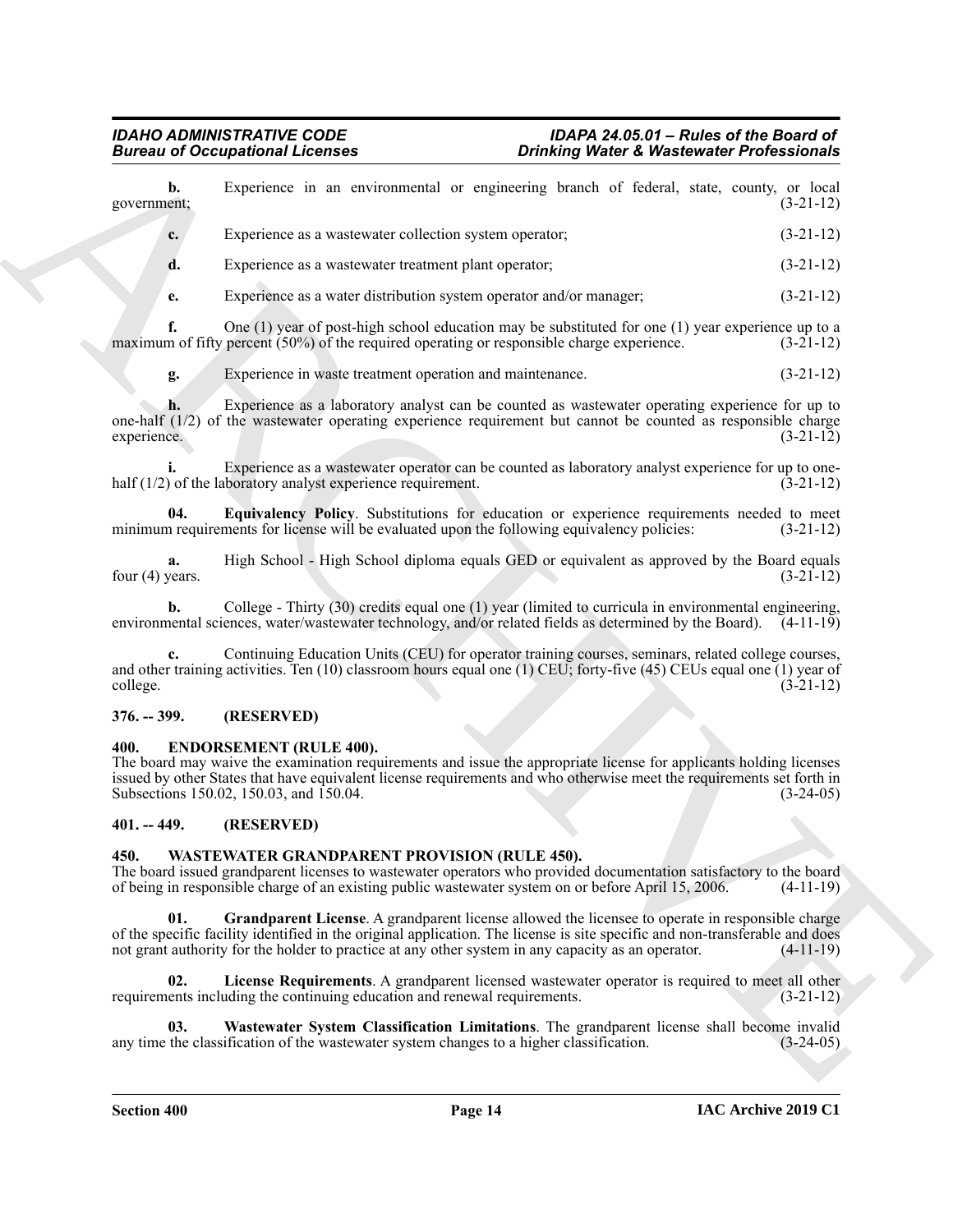# <span id="page-14-0"></span>**451. -- 499. (RESERVED)**

#### <span id="page-14-3"></span><span id="page-14-2"></span><span id="page-14-1"></span>**500. CONTINUING EDUCATION (RULE 500).**

| <b>Bureau of Occupational Licenses</b> | <b>Drinking Water &amp; Wastewater Professionals</b>                                 |                                                                                                                                                                                                                                                                                                                                                                                                                                                                                                                                                                                                                                                                                                                                                                                                                                                                                                                                                                     |             |
|----------------------------------------|--------------------------------------------------------------------------------------|---------------------------------------------------------------------------------------------------------------------------------------------------------------------------------------------------------------------------------------------------------------------------------------------------------------------------------------------------------------------------------------------------------------------------------------------------------------------------------------------------------------------------------------------------------------------------------------------------------------------------------------------------------------------------------------------------------------------------------------------------------------------------------------------------------------------------------------------------------------------------------------------------------------------------------------------------------------------|-------------|
| $451. - 499.$                          | (RESERVED)                                                                           |                                                                                                                                                                                                                                                                                                                                                                                                                                                                                                                                                                                                                                                                                                                                                                                                                                                                                                                                                                     |             |
| 500.                                   | <b>CONTINUING EDUCATION (RULE 500).</b><br>following rules for continuing education. | In order to further protect the health, safety and welfare of Idaho's public, and to facilitate the continued competence<br>of persons licensed under the drinking water and wastewater professionals licensing act, the Board has adopted the                                                                                                                                                                                                                                                                                                                                                                                                                                                                                                                                                                                                                                                                                                                      | $(3-24-05)$ |
| 01.<br>wastewater license.             |                                                                                      | <b>Continuing Education Requirement</b> . Each licensee must successfully complete a minimum of six<br>(6) hours (0.6 CEUs) of approved continuing education annually for license renewal, except that backflow assembly<br>testers shall complete an eight (8) hour refresher course every two (2) years for license renewal. Continuing education<br>must be earned in a subject matter relevant to the field in which the license is issued. A licensee holding one (1) or<br>more drinking water license(s) shall be required to meet the annual continuing education requirement for only one<br>license. A licensee holding one (1) or more wastewater license(s) shall be required to meet the annual continuing<br>education requirement for only one license. A licensee holding both drinking water and wastewater class licenses<br>must complete a minimum of six (6) hours annually for the drinking water license plus six (6) hours annually for the | $(3-30-06)$ |
| a.                                     | compliance with the CE requirements.                                                 | Each licensee shall submit to the Board an annual license renewal application form, together with<br>the required fees, certifying by signed affidavit that compliance with the CE requirements have been met. The Board<br>may conduct such continuing education audits and require verification of attendance as deemed necessary to ensure                                                                                                                                                                                                                                                                                                                                                                                                                                                                                                                                                                                                                       | $(3-24-05)$ |
| $\mathbf{b}$ .<br>license.             |                                                                                      | A licensee shall be considered to have satisfied their CE requirements for the first renewal of their                                                                                                                                                                                                                                                                                                                                                                                                                                                                                                                                                                                                                                                                                                                                                                                                                                                               | $(3-24-05)$ |
| $c_{\cdot}$<br>(1) renewal cycle.      |                                                                                      | A water or wastewater licensee may carryover a maximum of six (6) hours of continuing education<br>to meet the next year's continuing education requirement. The same hours may not be carried forward more than one                                                                                                                                                                                                                                                                                                                                                                                                                                                                                                                                                                                                                                                                                                                                                | $(3-24-05)$ |
| d.                                     | classroom hours = point six $(0.6)$ CEU.                                             | Continuing Education hours for approved operator training courses, seminars, related college<br>courses, and other training activities may be converted to Continuing Education Units (CEU) as follows: Six (6)                                                                                                                                                                                                                                                                                                                                                                                                                                                                                                                                                                                                                                                                                                                                                     | $(3-24-05)$ |
| 02.                                    | Associations of Boards of Certification.                                             | Subject Material. The subject material of the continuing education requirement shall be relevant<br>to the license for which the continued education is required. "Relevant" shall be limited to material germane to the<br>operation, maintenance and administration of drinking water and wastewater systems as referenced in Chapter 24,<br>Title 54, Idaho Code, and includes those subjects identified in the "need to know" criteria published by the                                                                                                                                                                                                                                                                                                                                                                                                                                                                                                         | $(3-30-06)$ |
| 03.<br>the Board that includes:        |                                                                                      | <b>Course Approval.</b> All course providers must submit requests for approval of continuing education<br>courses to the Board in writing no less than thirty (30) days prior to the course being offered, on a form approved by                                                                                                                                                                                                                                                                                                                                                                                                                                                                                                                                                                                                                                                                                                                                    | $(3-30-06)$ |
| a.                                     | The name and qualifications of the instructor or instructors;                        |                                                                                                                                                                                                                                                                                                                                                                                                                                                                                                                                                                                                                                                                                                                                                                                                                                                                                                                                                                     | $(3-24-05)$ |
| b.                                     | The date, time and location of the course;                                           |                                                                                                                                                                                                                                                                                                                                                                                                                                                                                                                                                                                                                                                                                                                                                                                                                                                                                                                                                                     | $(3-24-05)$ |
| c.                                     | The specific agenda for the course;                                                  |                                                                                                                                                                                                                                                                                                                                                                                                                                                                                                                                                                                                                                                                                                                                                                                                                                                                                                                                                                     | $(3-24-05)$ |
| d.                                     | The type and number of continuing education credit hours requested;                  |                                                                                                                                                                                                                                                                                                                                                                                                                                                                                                                                                                                                                                                                                                                                                                                                                                                                                                                                                                     | $(3-24-05)$ |
| e.                                     | A statement of how the course is believed to be relevant as defined;                 |                                                                                                                                                                                                                                                                                                                                                                                                                                                                                                                                                                                                                                                                                                                                                                                                                                                                                                                                                                     | $(3-24-05)$ |
| f.<br>for continuing education;        |                                                                                      | Any certificate of approval from a governmental agency if the course has been previously approved                                                                                                                                                                                                                                                                                                                                                                                                                                                                                                                                                                                                                                                                                                                                                                                                                                                                   | $(3-30-06)$ |
| g.                                     | The training materials;                                                              |                                                                                                                                                                                                                                                                                                                                                                                                                                                                                                                                                                                                                                                                                                                                                                                                                                                                                                                                                                     | $(3-24-05)$ |

<span id="page-14-5"></span><span id="page-14-4"></span>

|  | The training materials: |  | $(3-24-05)$ |  |  |
|--|-------------------------|--|-------------|--|--|
|--|-------------------------|--|-------------|--|--|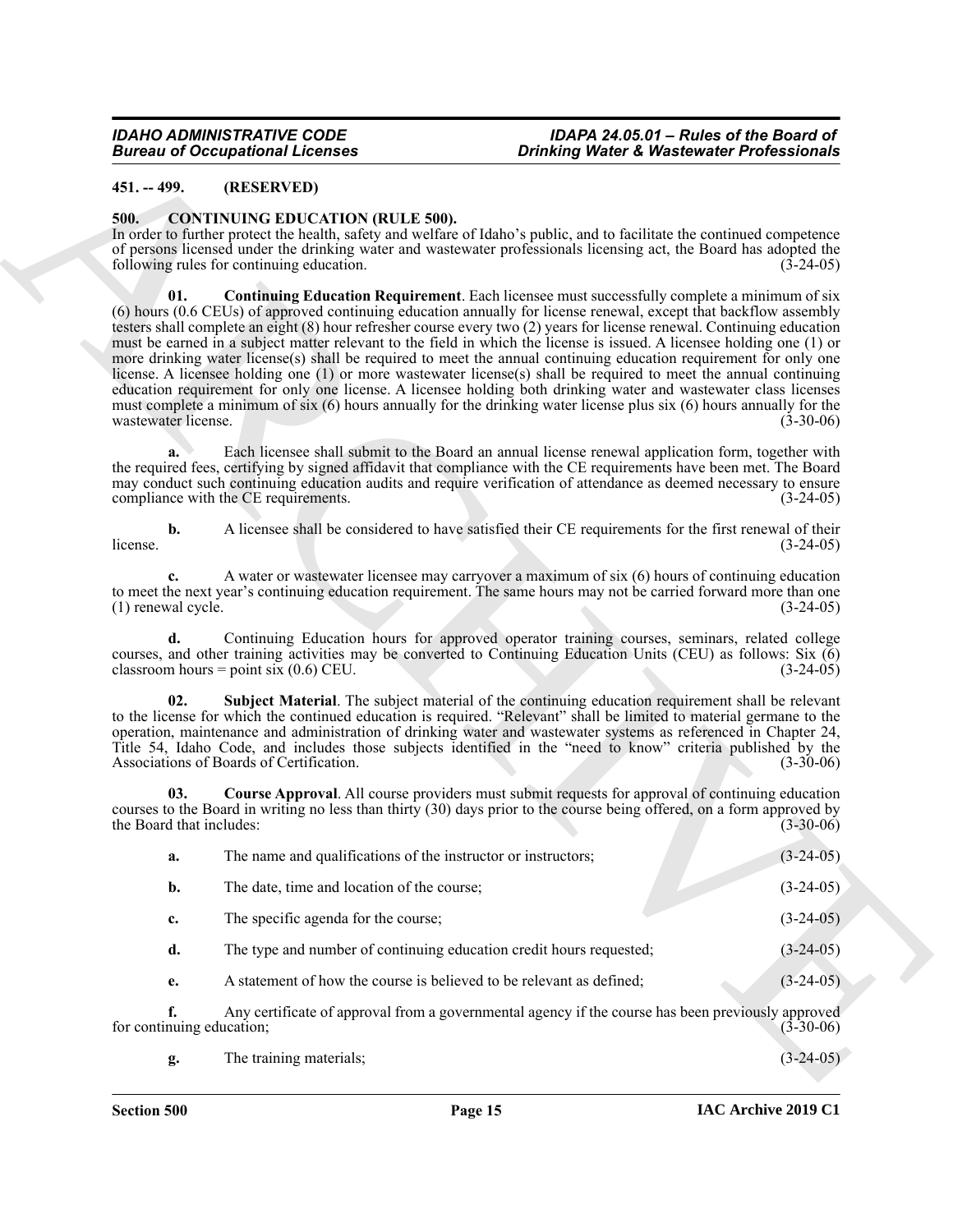<span id="page-15-2"></span>**h.** Other information as may be requested by the Board. (3-24-05)

**i.** Upon review of all information requested, the Board may either approve or deny any request for a course. Board approval of a course shall be granted for a period not to exceed five (5) years or until the course materials or instructors are changed. (4-11-19)

**04. Approved Courses**. Those continuing education courses which are relevant and approved by the states of Nevada, Oregon, Montana, Utah, Wyoming, and Washington are deemed approved by the Board. (2-26-08)

<span id="page-15-6"></span><span id="page-15-3"></span>**05. Verification of Attendance**. It shall be necessary for each licensee to maintain verification of attendance by securing authorized signatures or other documentation from the course instructors or sponsoring institution substantiating any and all hours attended by the licensee. This verification shall be maintained by the licensee and provided upon request of the Board or its agent. (3-24-05)

**British of Occupations I.Leonics** and the transported by the boxel<br> **Contributions of the control of the control of the state of the state of the state of the state of the state of the state of the state of the state of 06. Distance Learning and Independent Study**. The Board may approve a course of study for continuing education credit that does not include the actual physical attendance of the licensee in a face-to-face setting with the course instructor. The licensee shall maintain documentation of the nature and details of the course and evidence that the licensee successfully completed the course, which shall be made available to the Board upon request.  $(3-30-06)$ 

<span id="page-15-5"></span>**07. Failure to Fulfill the Continuing Education Requirements**. The license will not be renewed for those licensees who fail to certify or otherwise provide acceptable documentation of meeting the CE requirements. Licensees who make a false attestation regarding compliance with the CE requirements shall be subject to disciplinary action by the Board. (3-24-05)

<span id="page-15-4"></span>**08. Exemptions**. The Board may waive the continuing education requirement or extend the deadline up to ninety (90) days for any one or more of the following circumstances. The licensee must request the exemption and provide any information requested to assist the Board in making a determination. An exemption may be granted at the sole discretion of the Board. (3-30-06)

**a.** The licensee is a resident of another jurisdiction recognized by the Board having a continuing professional education requirement for licensure renewal and has complied with the requirements of that state or district. (3-24-05) district. (3-24-05)

**b.** The licensee is a government employee working outside the continental United States.  $(3-24-05)$ 

**c.** The licensee documents individual hardship, including health (certified by a medical doctor) or other good cause. (3-24-05)

# <span id="page-15-0"></span>**501. -- 599. (RESERVED)**

# <span id="page-15-7"></span><span id="page-15-1"></span>**600. RENEWAL OR REINSTATEMENT OF LICENSE (RULE 600).**

<span id="page-15-8"></span>**01. Expiration Date**. All licenses expire and must be renewed annually on forms approved by the Board in accordance with Section 67-2614, Idaho Code. Licenses not so renewed will be cancelled in accordance with Section 67-2614, Idaho Code. (3-24-05)

<span id="page-15-10"></span>**02. Reinstatement**. Any license cancelled for failure to renew may be reinstated in accordance with Section 67-2614, Idaho Code, with the exception that the applicant shall submit proof of having completed the total number of required continuing education for each year the license or certificate was cancelled. (2-26-08)

<span id="page-15-9"></span>**03. Operator-in-Training License**. Applicants for the operator-in-training license shall, upon compliance with the requirements of Subsections 300.01 and 300.02, be issued a "one-time" non-renewable license for the purpose of gaining supervised experience as an operator-in-training (OIT). This license will be valid for three (3) years from the date of issue.  $(3)$  years from the date of issue.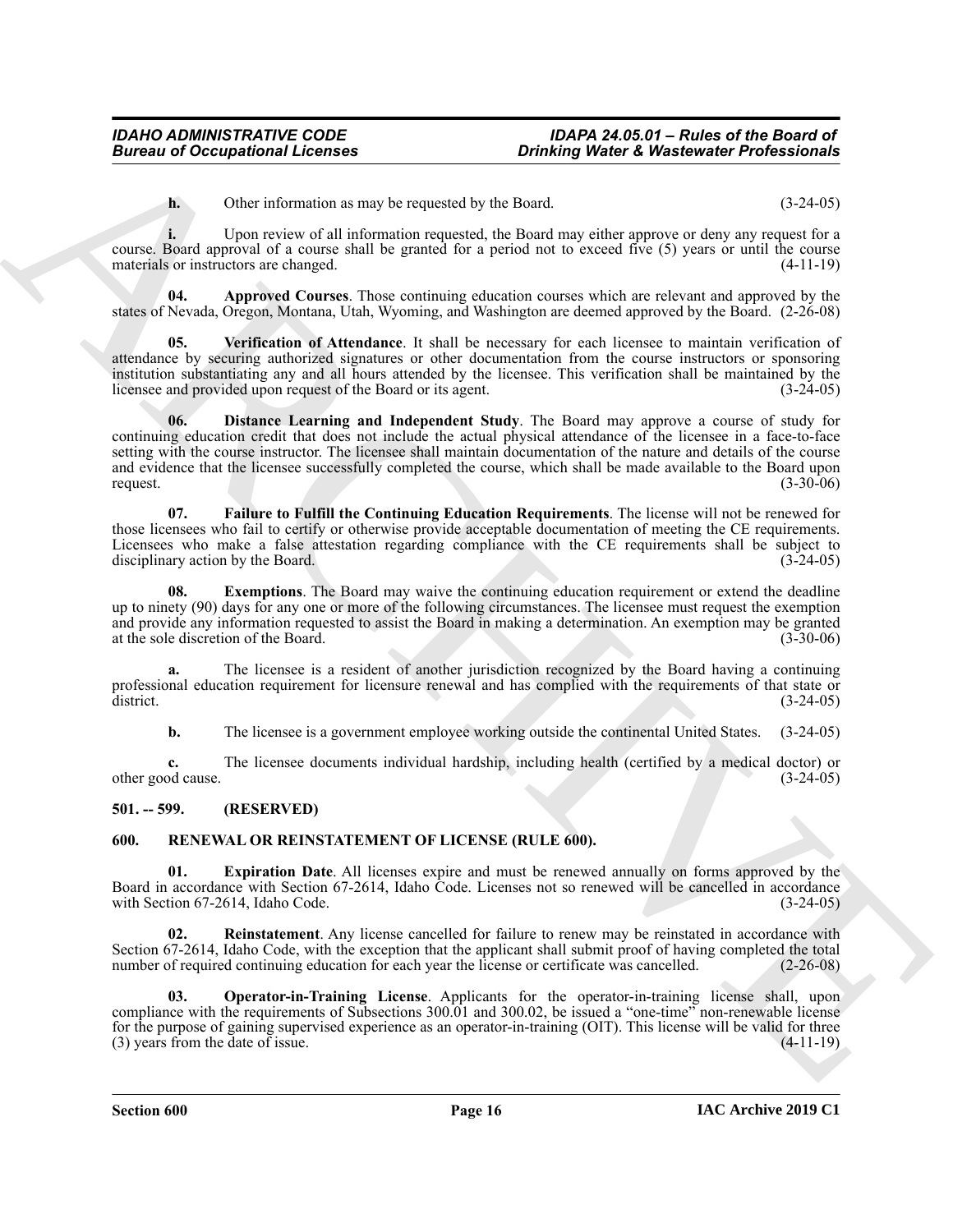<span id="page-16-12"></span>**04. Backflow Assembly Testers**. Backflow assembly testers shall complete a Board-approved eight (8) hour refresher course every two  $(2)$  years for license renewal.

<span id="page-16-13"></span>**05. Wastewater Land Application License**. Wastewater land application licenses shall not be renewed unless the licensee also maintains a current wastewater treatment license. (3-30-06) (3-30-06)

#### <span id="page-16-0"></span>**601. -- 649. (RESERVED)**

# <span id="page-16-8"></span><span id="page-16-1"></span>**650. BACKFLOW ASSEMBLY TESTER CODE OF ETHICS AND STANDARDS OF CONDUCT (RULE 650).**

All backflow assembly tester licensees shall comply with the Idaho Backflow Assembly Tester Code of Ethics and Standards of Conduct as approved by the Board and attached to these rules as Appendix A. (3-25-16)

### <span id="page-16-2"></span>**651. -- 699. (RESERVED)**

### <span id="page-16-9"></span><span id="page-16-3"></span>**700. DISCIPLINE (RULE 700).**

<span id="page-16-10"></span>**01. Civil Fine**. The Board may impose a civil fine not to exceed one thousand dollars (\$1,000) upon a licensee for each violation of Chapter 24, Title 54, Idaho Code. (3-24-05)

<span id="page-16-11"></span>**02.** Costs and Fees. The Board may order a licensee to pay the costs and fees incurred by the Board in tigation or prosecution of the licensee for violation of Chapter 24, Title 54, Idaho Code. (3-24-05) the investigation or prosecution of the licensee for violation of Chapter  $24$ , Title 54, Idaho Code.

### <span id="page-16-4"></span>**701. -- 799. (RESERVED)**

### <span id="page-16-14"></span><span id="page-16-5"></span>**800. STAKEHOLDER INVOLVEMENT (RULE 800).**

Ongoing drinking water stakeholder involvement shall be provided through the existing DEQ drinking water advisory committee. (3-24-05)

#### <span id="page-16-6"></span>**801. -- 999. (RESERVED)**

# <span id="page-16-7"></span>**APPENDIX A**

# **IDAHO BACKFLOW ASSEMBLY TESTER CODE OF ETHICS AND STANDARDS OF CONDUCT**

Bureau of Occupation at the same of the same of the same of the same of the same of the same of the same of the same of the same of the same of the same of the same of the same of the same of the same of the same of the s The purpose of this rule is to protect public health by setting minimum requirements and standards for licensed Backflow Assembly Testers in Idaho who inspect and field test backflow assemblies, backflow prevention devices and air gaps that protect public water systems.

**1. Code of Ethics** -- A licensed Backflow Assembly Tester shall:

**a.** At all times, act in accordance with his/her primary obligation to perform his/her duties with due care and diligence to protect the safety, health and welfare of the public;

**b.** Comply with the laws and rules governing Backflow Assembly Testers and all applicable state and federal laws and regulations relating to backflow assembly testing;

**c.** Perform only those duties consistent with and appropriate to his/her experience, training. skills, abilities, and licensure; and

**d.** Be objective and truthful in all professional reports, statements, or testimony and include all relevant and pertinent information in such reports, statements or testimony.

#### **2. Definitions:**

**a.** Backflow Prevention Assembly: an approved assembly such as a Double Check Valve Assembly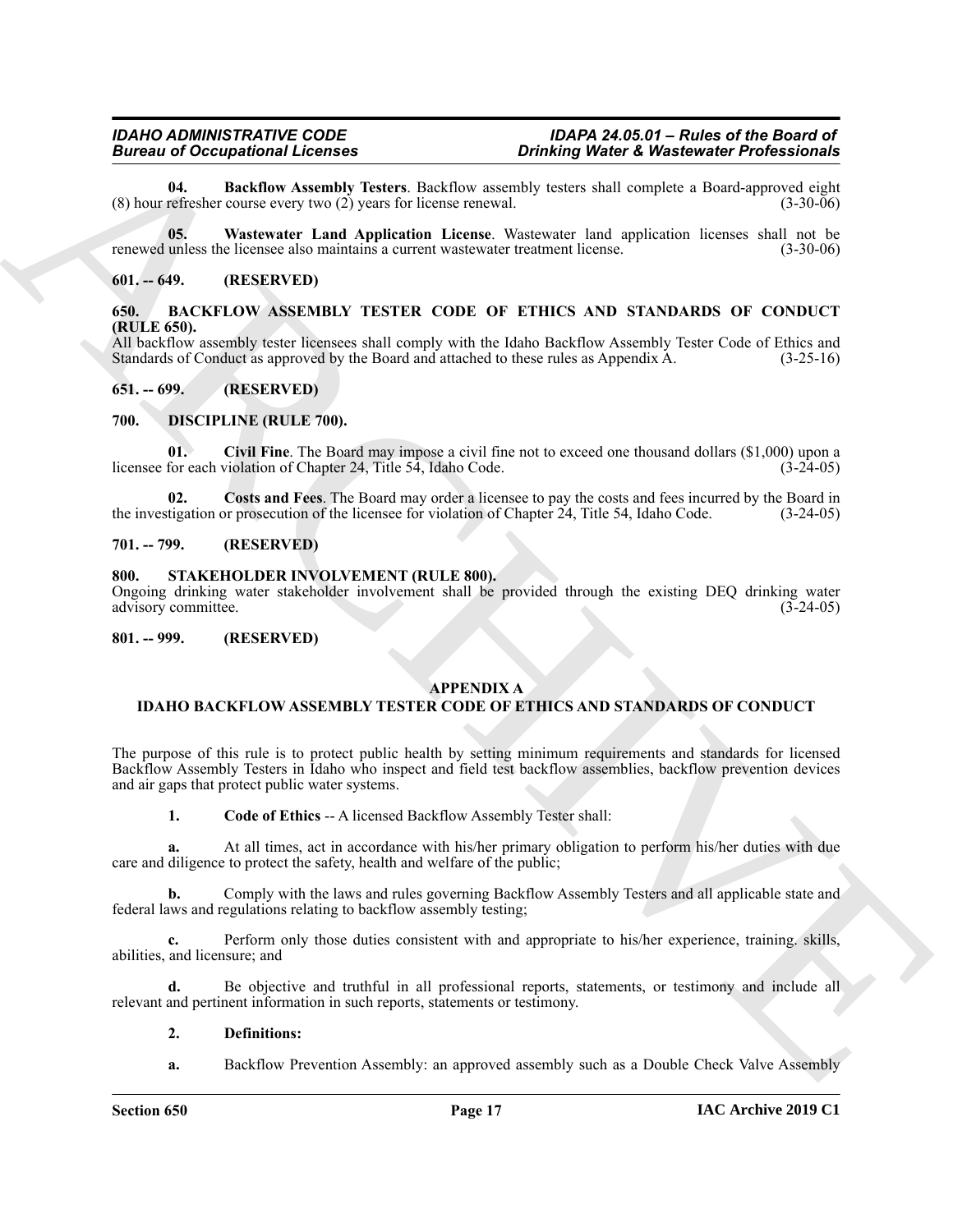(DCVA), a Pressure Vacuum Breaker Assembly (PVBA), a Reduced Pressure Backflow Assembly (RPBA), or a Spill-Resistant Pressure Vacuum Breaker Assembly (SVBA) used for the protection of the public water supply according to the provisions of IDAPA 58.01.08, "Idaho Rules for Public Drinking Water Systems," as administered by DEQ.

**b.** Backflow Prevention Device: an approved device such as an Atmospheric Vacuum Breaker (AVB), which does not contain valves or test ports, or a method, such as an air gap, that is utilized to prevent cross connections to a public water supply.

**c.** Calibration/Verification: the annual verification, calibration, or both of a backflow assembly field test kit by an instrument calibration laboratory/facility or by a person qualified to verify and calibrate a field test kit such as a manufacturer, dealer licensed to calibrate or verify field test kits, or calibration technician.

**d.** Customer: means the owner of the property or his/her authorized or appointed agent.

**e.** Field Test Kit: an instrument, either mechanical or electronic in design, and all related fittings, tools, equipment and appurtenances necessary to perform field verification tests on backflow prevention assemblies.

# **3. Standards of Conduct**

Principle 1 -- A Backflow Assembly Tester shall act only within the scope of practice as set forth in the Board's laws and rules. A Backflow Assembly Tester must use due care and diligence in performing his/her duties.

**b.** Principle 2 -- When conducting inspections and field tests of backflow prevention assemblies, a Backflow Assembly Tester must use test procedures that comply with standard field test procedures.

**c.** Principle 3 -- The Backflow Assembly Tester shall observe or inspect existing installations of backflow prevention assemblies to identify whether the assembly is properly installed and whether, in the opinion of the Backflow Assembly Tester, the assembly is adequate and appropriate for the degree of hazard posed to the Public Water System having jurisdiction over the assembly.

i. A Backflow Assembly Tester must report improperly installed assemblies to the customer and the Public Water System having jurisdiction over the backflow prevention assembly and also must note the discrepancy on the test report and submit the test report to the customer and the Public Water System having jurisdiction over the backflow prevention assembly.

ii. A Backflow Assembly Tester must note discrepancies regarding inadequate or inappropriate backflow prevention assemblies on the test report and submit the test report to the customer and the Public Water System having jurisdiction over the backflow prevention assembly.

Because of Comparison Licencois<br>
(PCVA), a Possimula (several Because of VAIA), a Raining Presse Real Because of Waisley Real Because of Comparison (PCIA), we split the second of Comparison Comparison (PCIA), we split the **d.** Principle 4 -- A Backflow Assembly Tester shall use a properly working and calibrated field test kit that meets the requirements of the Pacific Northwest Section of the American Water Works Association Cross Connection Control Manual, Seventh Edition, November 2012. When requested by a Public Water System, a Backflow Assembly Tester shall submit the most recent calibration report that verifies the accuracy of the field kit. When requested by a Public Water System, a Backflow Assembly Tester shall submit proof of current licensure in Idaho as a Backflow Assembly Tester.

Principle 5 -- The Backflow Assembly Tester must competently use a field test kit, all tools, and other equipment and appurtenances necessary to inspect and field test backflow prevention assemblies, inspect air gaps and backflow prevention devices.

**f.** Principle 6 -- When a backflow prevention assembly passes a field test, the Backflow Assembly Tester shall submit within fifteen (15) business days of performing the field test a passing test report to the customer and the Public Water System having jurisdiction over the backflow prevention assembly.

**g.** Principle 7 -- When a backflow prevention assembly is defective or fails to pass the field test, the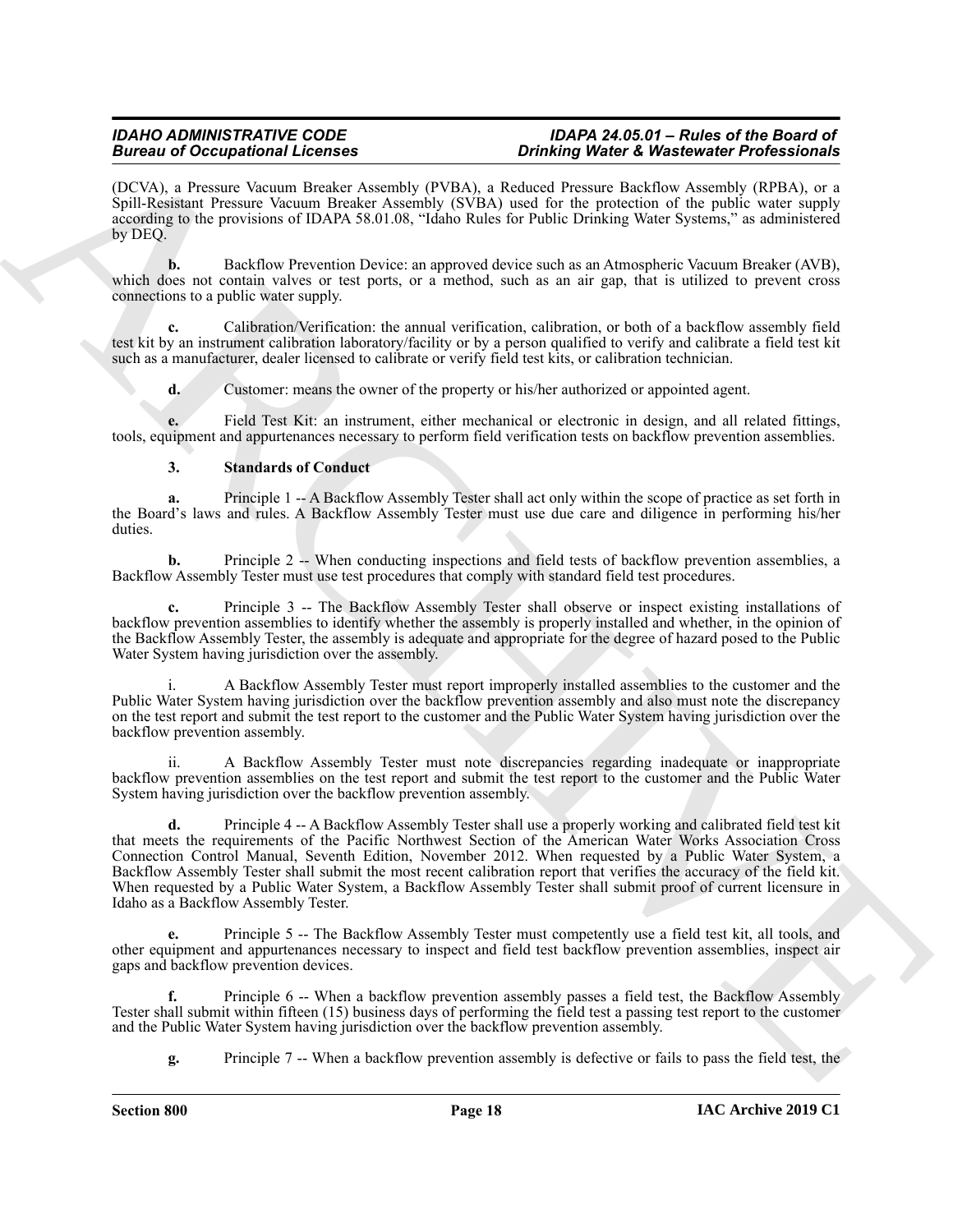Backflow Assembly Tester shall submit immediately, if possible, but no later than within two (2) business days, a failing field test report to the customer and the Public Water System having jurisdiction over the backflow prevention assembly.

Bestein and Occupational Licensins<br>
Bestilter Archives of the construction in the Policy March Street Street Street Street Street Street Street Street Street Street Street Street Street Street Street Street Street Street **h.** Principle 8 -- The Backflow Assembly Tester shall complete a test report for each backflow prevention assembly for which the Backflow Assembly Tester conducts a field test. A test report must be legible and contain all relevant and pertinent information pertaining to the field test including, at a minimum, the make, model, size, serial number, orientation, and test results for each test conducted.

A Backflow Assembly Tester shall record data and sign test reports only for backflow prevention assemblies for which the Backflow Assembly Tester has personally conducted the field test.

ii. A Backflow Assembly Tester shall not falsify the results of a backflow prevention assembly field test or inspection.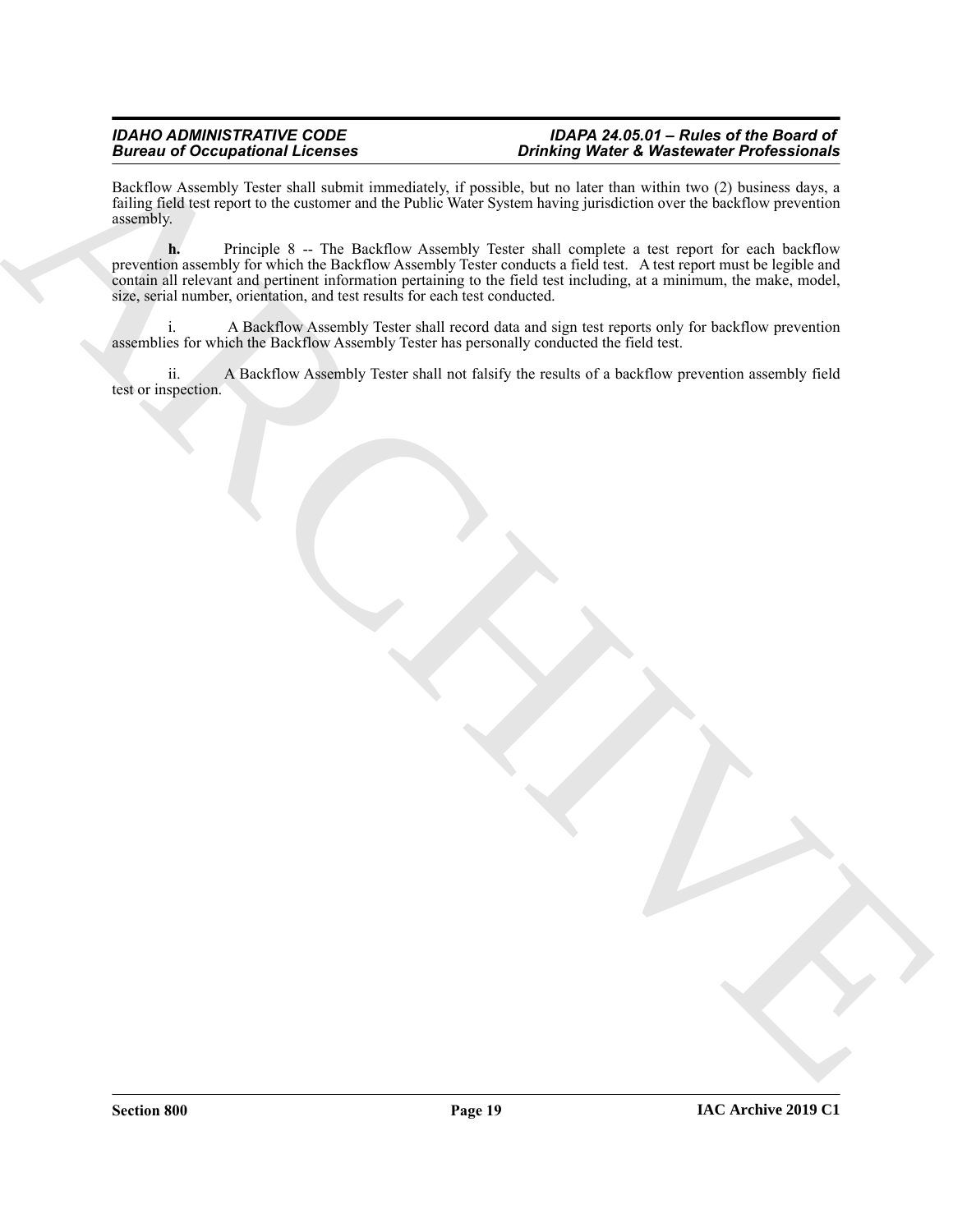# *Subject Index*

#### **A**

Address Of Idaho Board Of Drinking Water & Wastewater Professionals 3 Administrative Appeals 3 Appendix A, Idaho Backflow Assembly Tester Code Of Ethics & Standards Of Conduct 17 Application 5 Application Deadline 6 Application Required 6 Lack of Activity 6 Licensure by Endorsement 6 Licensure by Examination 5

**B**

Backflow Assembly Tester Code Of Ethics & Standards Of Conduct 17

**C**

Continuing Education 15 Approved Courses 16 Continuing Education Requirement 15 Course Approval 15 Distance Learning & Independent Study 16 Exemptions 16 Failure to Fulfill the Continuing Education Requirements 16 Subject Material<sup>1</sup> 15 Verification of Attendance 16

# **D**

Definitions, IDAPA 24.05.01 3 Board 3 Bureau 3 Class I Restricted License 3 DEO<sub>3</sub> Direct Supervision 3 Endorsement 4 EPA 4 Experience 4 On-Site Operating Experience 4 Operating Personnel 4 Person 4 Public Drinking Water System or Public Water System 4 Public Wastewater System or Wastewater System 4 Responsible Charge (RC) 4 Responsible Charge Operator 4 State 4 Substitute or Back-Up Responsible Charge Operator 4

Very Small Public Drinking Water System 4 Very Small Wastewater System 5 Discipline 17 Civil Fine 17 Costs & Fees 17

Endorsement 14

# **F**

**E**

Fees For Examination & Licensure 7 Annual Renewal Fee 8 Application Fee 8 Endorsement Fee 8 Examination Fee 8 Original License Fee 8 Refund of Fees 8 Reinstatement Fees 8

### **G**

General Requirements For License 8 Apprenticeship Program 9 Education Requirements 9 Examination Requirement 8 Experience Requirement 9

# **I**

Incorporation By Reference 3

#### **L**

Legal Authority 3 License Required - Scope Of Practice 8 Backflow Assembly Tester 8 Drinking Water Operator Scope 8 Operator-in-Training 8 Wastewater Operator Scope 8 License Types & Classifications  $6$ Backflow Assembly Tester 7 Drinking Water Distribution Operator 6 Drinking Water Treatment Operator 6 Drinking Water Very Small System Operator 7 Wastewater Collection Operator 7 Wastewater Laboratory Analyst 7 Wastewater Treatment Operator 7 Wastewater Very Small System Operator 7 **O**

Meetings 5 Organization of the Board 5 **P**

Public Records 3

# **R**

[A](#page-2-10)[R](#page-16-7)[C](#page-16-8)[H](#page-7-13)[I](#page-10-18)[V](#page-10-22)[E](#page-9-9) Renewal Or Reinstatement Of License 16 Backflow Assembly Testers 17 Expiration Date 16 Operator-in-Training License 16 Reinstatement 16 Wastewater Land Application License 17 Requirements For A Backflow Assembly Tester License 12 Education 12 Examination 12 Experience 12 Requirements For A Class I Operator License 10 Education 10 Examination 11 Experience 10 Requirements For A Class II Operator License 11 Education 11 Examination 11 Experience 11 Requirements For A Class III Operator License 11 Education 11 Examination 11 Experience 11 Requirements For A Class IV Operator License 11 Education 11 Examination 11 Experience 11 Requirements For A Lagoon Operator License 11 Education 11 Examination 11 Experience 11 Requirements For A Very Small Wastewater System License 10 Education 10 Examination 10 Experience 10 Requirements For A Very Small Water System License 9 Education 9 Examination 10 Experience 9 Requirements For A Wastewater Land Application License 12 Education 12

Organization 5